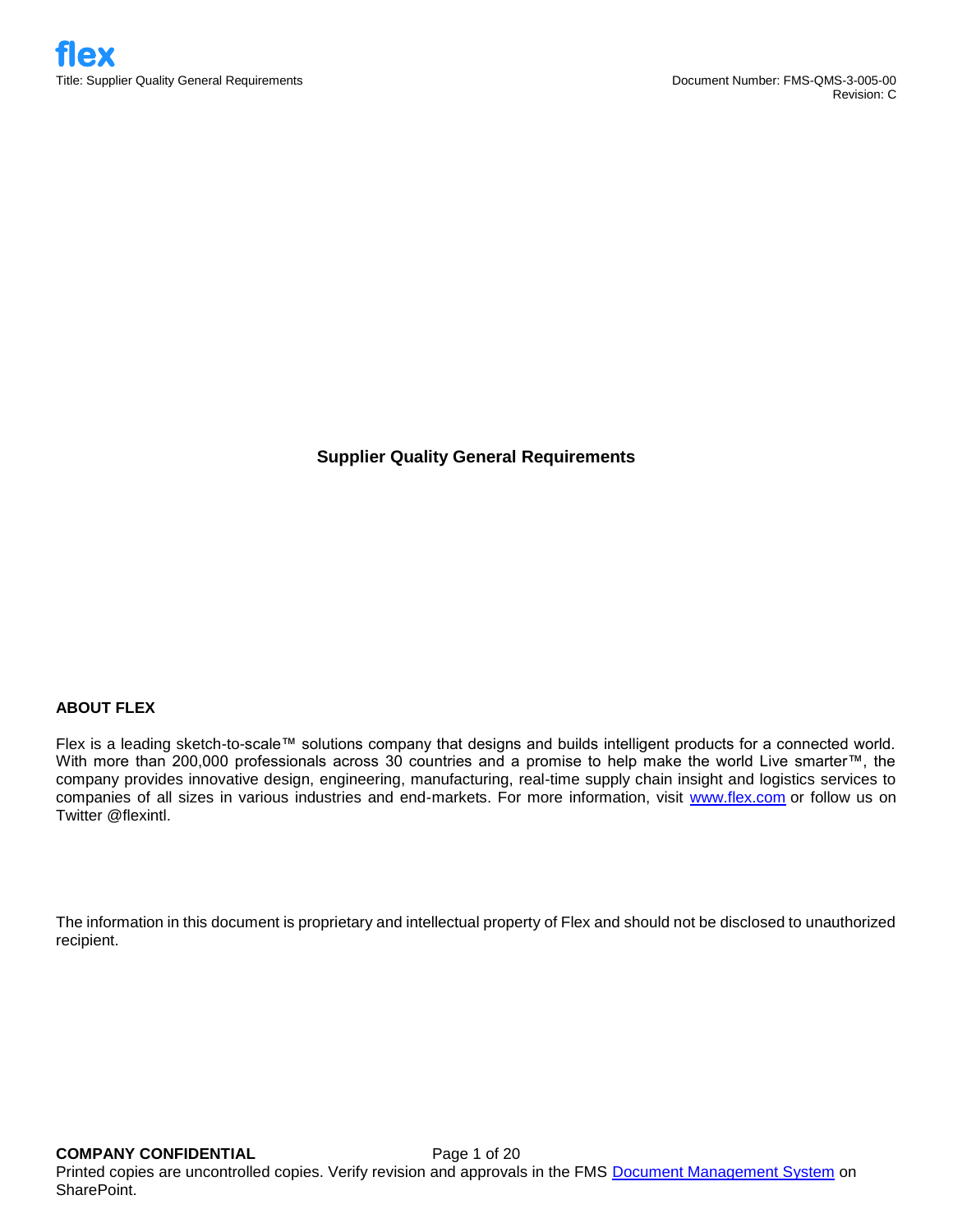### **1.0 BACKGROUND/INTRODUCTION**

1.1 This Supplier Quality General Requirements document is the basis of all quality agreements between all Flex's legal entities ("Buyer") and Flex's suppliers ("Seller" or "Supplier"). Changes to this procedure can only be made by approval from the Supplier Quality Systems team supporting Global Procurement and Supply Chain.

### **2.0 PURPOSE**

- 2.1 This document defines the general mandatory requirements for Suppliers relating to the quality of all products or services purchased by the Buyer from Suppliers during the term of any Agreement, including but not limited to purchases made pursuant to Purchase Orders, General Business Agreements or any other contract or document referencing this document. Specific quality criteria, targets and similar measurements will be mutually agreed upon in product-specific Component Quality Plans (CQP) if not already defined in a product specification. When referenced in the applicable contract or agreement or in a purchase order issued by Flex, these requirements will comprise a complete quality agreement between Buyer and Supplier.
- 2.2 Flex serves a variety of industries and business segments and, as such, Flex has unique Supplier quality requirements specific to these industries and business markets. Processes and tools described in this document represent the core expectations and requirements of our business partners/Suppliers. Additional quality requirements specific to the business segments supported by each Flex entity and Buyer are driven by customer requirements and are located at the [Flex Supplier Quality Webpage](http://www.flextronics.com/supplier-information/supplier-quality) in the "Special Segment Requirements" section.

## **3.0 SCOPE**

3.1 This document applies to all Suppliers of Flex.

# **4.0 DEFINITIONS AND ABBREVIATIONS**

- 4.1 Continuous Improvement: Meeting or exceeding Flex's customer needs and expectations on an ongoing basis at a cost that represents value to its customers by reducing variability, cost and waste through incremental improvements in existing processes, systems and products, and introducing innovative new products and processes. Corrections to processes/products that do not meet current requirements are not considered a part of continuous improvement.
- 4.2 CIP: Continuous Improvement Program
- 4.3 Control Plan: Written description that delineates a product's major manufacturing steps and details the process parameters, performance tests, and quality assurance verification procedures used to control each step. Such plans must address all critical and significant design characteristics. Proprietary information relating to process and manufacturing methods is not required.
- 4.4 Lean: An improvement approach aimed at improving efficiency by removing wastes.
- 4.5 Six Sigma: A structured, statistics based (data driven) problem solving method to reduce defects and variation in key business processes.
- 4.6 CQP: Component Quality Plan
- 4.7 Critical/Significant Characteristic: Product, process or test attribute for which quality-planning actions must be summarized on a control plan. These characteristics are established from a review of the design and/or process FMEAs. These characteristics typically fall into the following categories:

#### **COMPANY CONFIDENTIAL** Page 2 of 20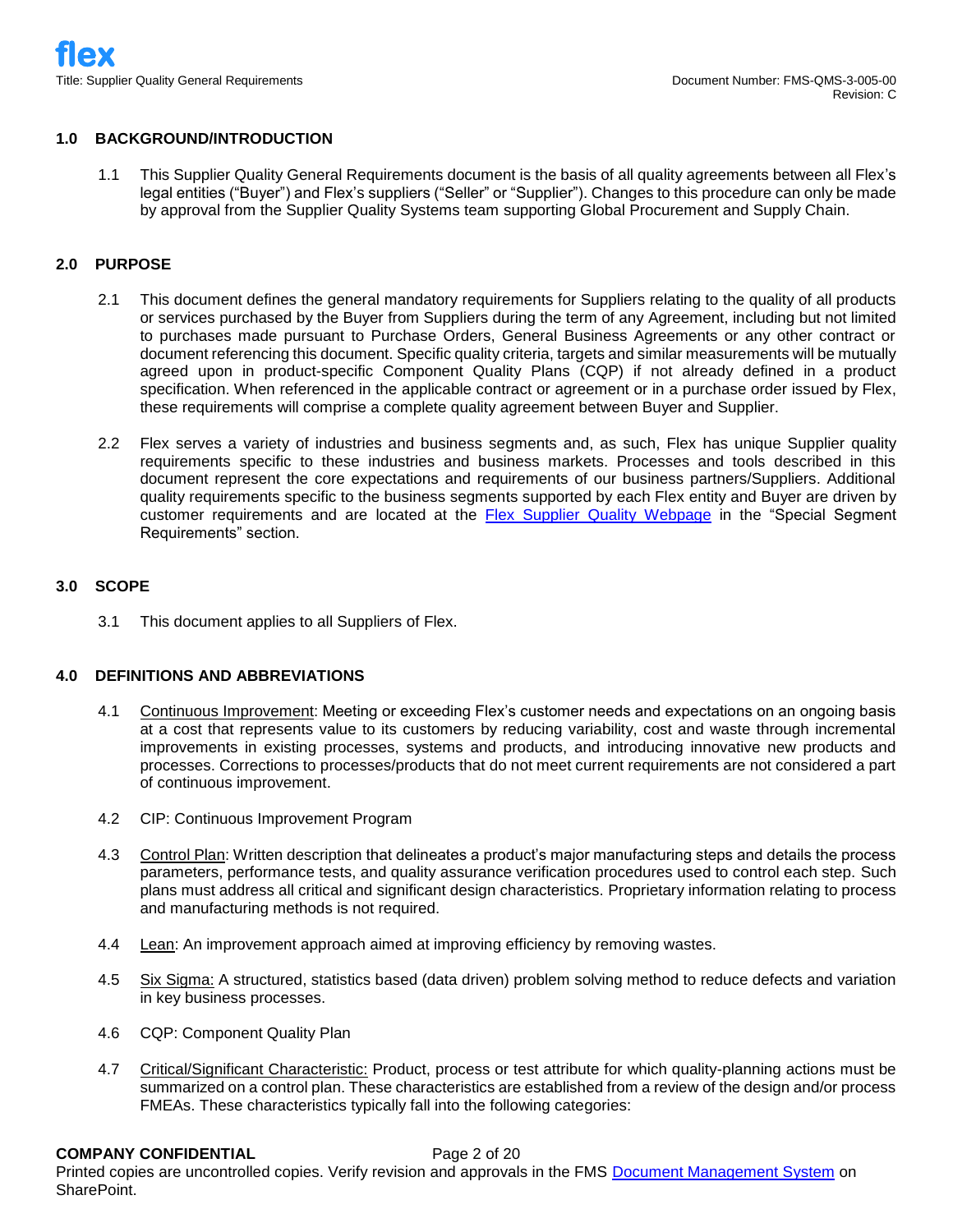- Characteristics identified by Flex based on process and product knowledge, criticality for customer satisfaction, function, fit, durability, and/or appearance.
- Characteristics specifically identified on part drawings or specifications.
- 4.8 CSER: Corporate Social & Environmental Responsibility
- 4.9 Counterfeit Parts: A copy or substitute without legal right or authority to do so or one whose material performances or characteristics are knowingly misrepresented. (As defined by the U.S. Dept. of Defense, U.S. Dept. of Energy, and SAE International in Counterfeit Electronic Parts; Avoidance, Detection, Mitigation, and Disposition, AS5553). This may include cloning, product skimming, disposal of scrap/rejects, qualification samples, reclamation/reuse, re-branding, false conformity (i.e., RoHS), and devices with embedded malicious software
- 4.10 DPPM: Defective Parts Per Million
- 4.11 DPU: Defects Per Unit
- 4.12 First Article Inspection (FAI): The analysis of the first item manufactured in a production run to verify correct setup and process parameters.
- 4.13 Lifetime Buy: Along with a PDN a supplier should provide their timeline or procedure for the lifetime buy. This may include milestone dates such as the last date a PO will be accepted, the maximum delivery schedule and the last ship date.
- 4.14 PDN: Product Discontinuation Notification
- 4.15 Lot: Quantity of a product produced under similar conditions so that the product within the lot is expected to be homogeneous in all significant attributes. Unless otherwise stated in the control plan, a lot consists of no more than eight hours of production produced within one day.
- 4.16 Lot Traceability: System for identifying and tracking a batch of raw material or components through all steps in the manufacturing process and identifying the final product when it is shipped to the customer(s).
- 4.17 MPN: Manufacturer's Part Number
- 4.18 Non-Conforming Material: Product unit that does not meet applicable specifications.
- 4.19 Pass-Through Characteristics: Component characteristics that will not be detected by Flex or the customer facility but may represent potential fit or function issues.
- 4.20 PCB: Printed Circuit Board
- 4.21 Process: System of people, equipment, methods, materials and environmental factors that produces a product or service. A process implies action and the creation of products, ideas, information or services.
- 4.22 PPAP: Production Part Approval Process
- 4.23 Process Change: A change in a process that could alter its capability to meet design or durability requirements for a product. Process changes include:
	- new, different, relocated or rehabilitated production machinery/equipment;
	- any change in subcontracted products or services including the use of engineering-approved alternate materials; and
	- changes to rework methods.
- 4.24 Process Change Notification (PCN): Required process by which Flex must be notified of all proposed temporary or permanent changes affecting material form, fit, or function status.

#### **COMPANY CONFIDENTIAL** Page 3 of 20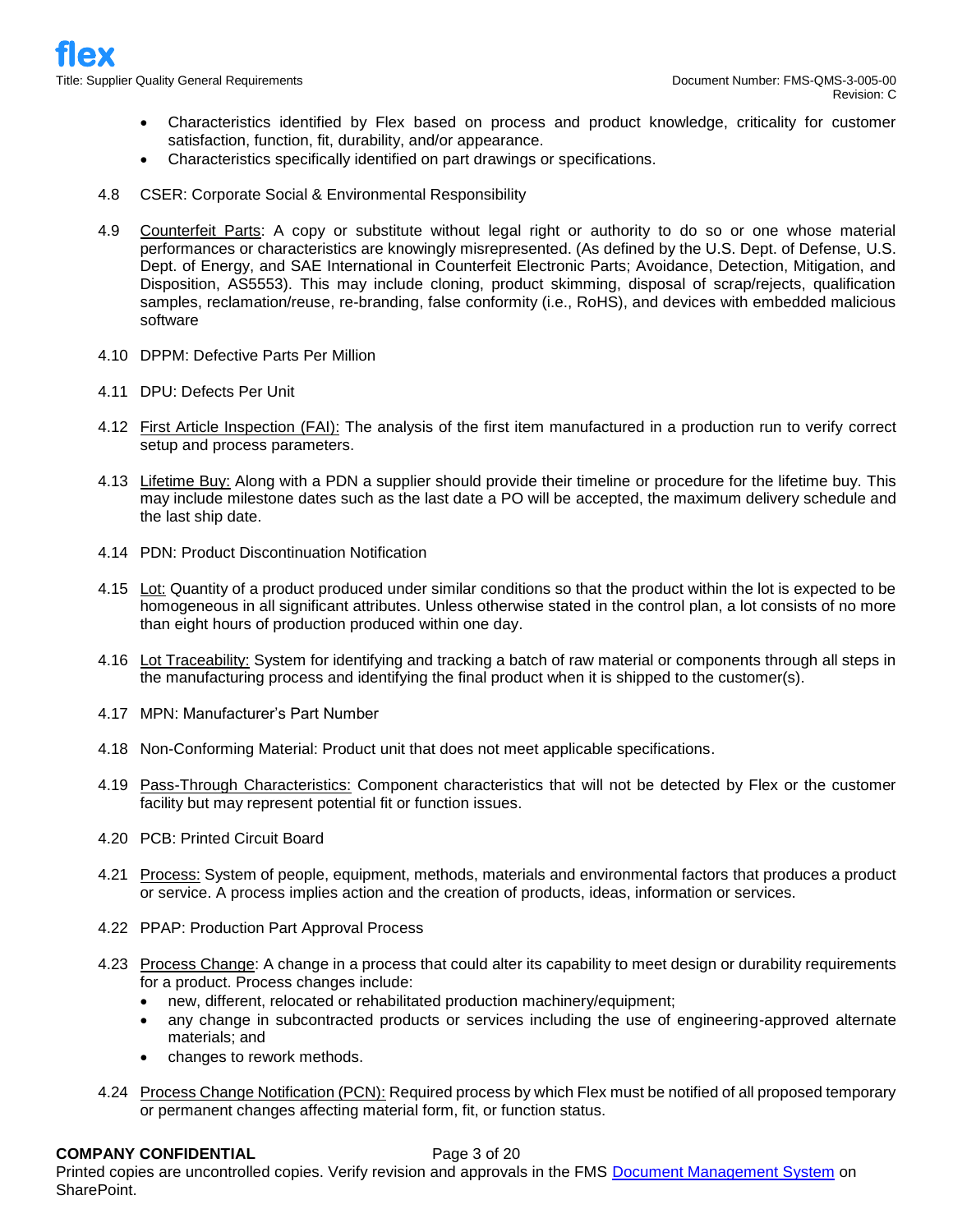- 4.25 FMEA: Failure Mode and Effect Analysis
- 4.26 DFMEA: Design Failure Mode and Effect Analysis
- 4.27 Process Failure Mode and Effects Analysis (PFMEA): An analytical technique that uses the potential failure modes of a process and their causes to prioritize improvement opportunities. Numeric ratings are given to severity of the effect of the failure, the likelihood of the failure occurring, and, the ability to detect the failure once it occurs. The PFMEA should be treated as a living document that is updated as necessary whenever the process changes.
- 4.28 Quality Agreement: A standard agreement established by Flex concerning the quality of production parts that may be shipped and placed into stock or production.
- 4.29 Quality Records: Quality system information such as inspection data, laboratory test data, and gauge/test equipment calibration records that are documented to verify the operation of the quality system.
- 4.30 RBA: Responsible Business Alliance (formerly EICC, Electronics Industry Citizenship Coalition)
- 4.31 RMI: Responsible Minerals Initiative (formerly CFSI, Conflict-Free Sourcing Initiative)
- 4.32 ECIA: Electronic Components Industry Association
- 4.33 Sample: One or more individual events or measurements selected from the output of a process.
- 4.34 SCAR: Supplier Corrective Action Request
- 4.35 SPC: Statistical Process Control
- 4.36 Supplier Quality Engineer (SQE): Flex quality representative and main contact to Suppliers concerning qualityrelated issues.
- 4.37 ESD: Electrostatic Discharge
- 4.38 Supplier Rating System (SRS): Supplier management tool that fosters continuous improvement through quarterly performance scorecards assessing and measuring Suppliers' quality, delivery, price, and responsiveness in order to promote world-class Suppliers.
- 4.39 SAQ: Supplier Assessment Questionnaire
- 4.40 QMS: Quality Management System
- 4.41 PSL: Preferred Supplier List
- 4.42 ASL: Flex Approved Supplier List
- 4.43 EHS: Environmental, Health and Safety
- 4.44 MSDS: Material Safety Data Sheet
- 4.45 RoHS: Restriction of Hazardous Substances
- 4.46 EDM: Expensed Direct Materials
- 4.47 MSD: Moisture Sensitive Devices

#### **COMPANY CONFIDENTIAL** Page 4 of 20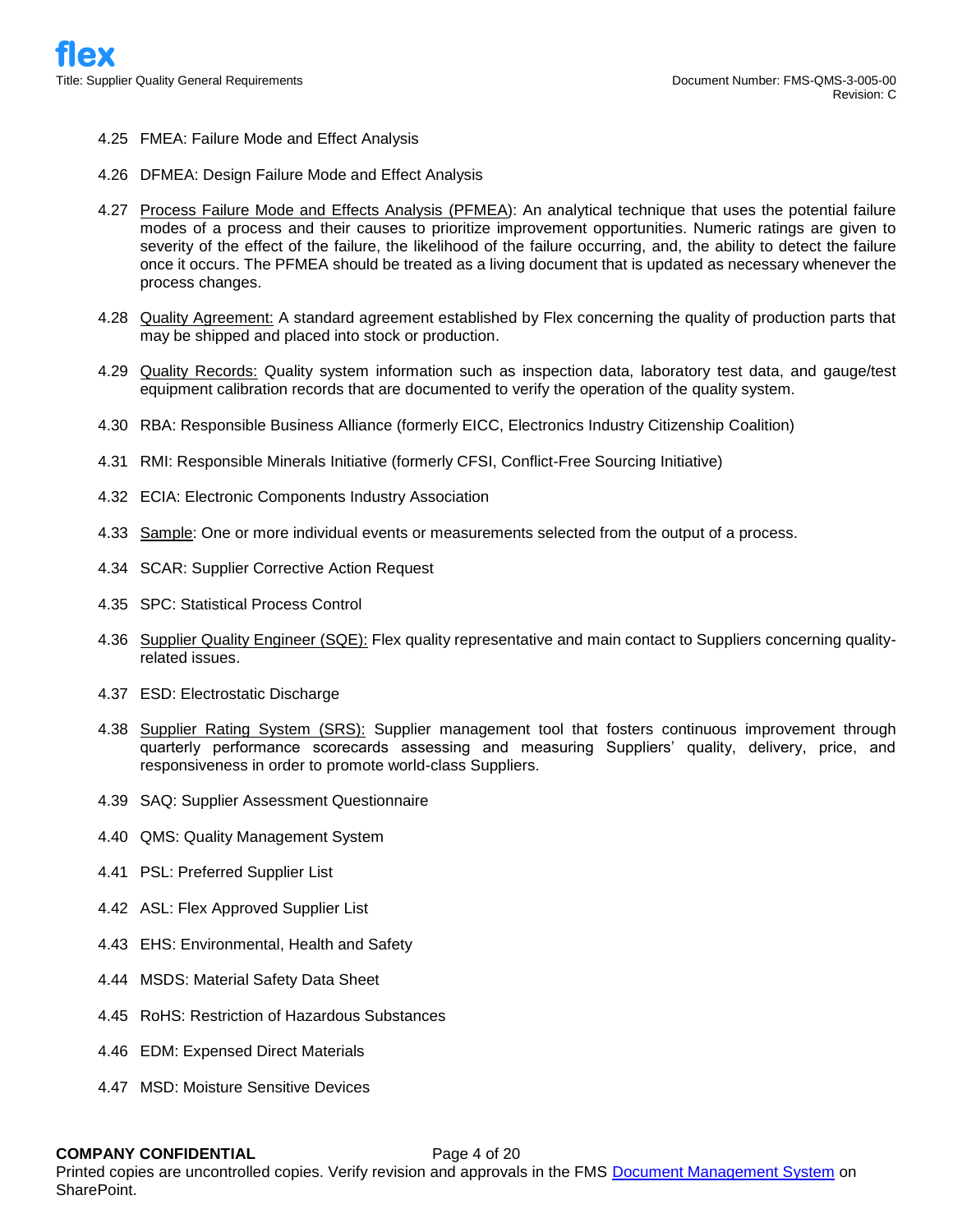- 4.48 Quality Alert: Flex's procedure to ensure that identified quality issues related to purchased parts from manufacturers are communicated within Flex.
- 4.49 NFF: No Fault Found
- 4.50 RMA: Return Material Authorization
- 4.51 AQL: Acceptance Quality Level
- 4.52 OTD: On-Time Delivery
- 4.53 SMI: Supplier Managed Inventory
- 4.54 CRP: Continuous Replenishment Program
- 4.55 QBR: Quarterly Business Review
- 4.56 ES: Engineering Specifications
- 4.57 CoC: Certificate of Conformance
- 4.58 COT: Certificate of Test
- 4.59 21 CFR Part 820: Medical Device QMS Requirements (FDA)

# **5.0 REFERENCES**

- 5.1 External:
	- [Flex Ethics & Governance Webpage](https://flex.com/about/ethics-governance)
	- [Flex Labor & Human Rights Policy](https://www.flex.com/sites/default/files/component_b2/Flex%20Labor%20and%20Human%20Rights%20Policy.pdf)
	- [Global Barcode Marking Standard for EDM Material \(Chemicals\)](https://flex.com/sites/default/files/component_b2/Global%2520Barcode%2520Marking%2520Standard%2520for%2520EDM%2520Material%2520_Chemicals.pdf)
	- [Global Barcode Marking Standards for Purchased Parts and Supplier Hubbed Parts](https://flex.com/sites/default/files/component_b2/Global%2520Barcode%2520Marking%2520Standards%2520for%2520Purchased%2520Parts%2520and%2520Supplier%2520Hubbed%2520Parts.pdf)
	- Electronic [Components Industry Association \(ECIA\) Website](https://www.ecianow.org/)
	- [Responsible Business Alliance](http://www.responsiblebusiness.org/) (RBA) Website
	- [RBA Code of Conduct](http://www.responsiblebusiness.org/standards/code-of-conduct/)
	- [Responsible Minerals Initiative \(RMI\)](http://www.responsiblemineralsinitiative.org/) Website
	- Global Standards for the Microelectronics Industry from the [JEDEC Website](https://www.jedec.org/)
		- o Customer Notification of Product/Process Changes by Solid-State Suppliers, JESD46
		- o Product Discontinuance, JESD48
		- o Counterfeit Electronic Parts: Non-Proliferation for Manufacturers, JESD243
		- o General Requirements for Authorized Distributors of Commercial and Military Semiconductor Devices, JESD31E
		- o Handling, Packing, Shipping, and Use of Moisture/Reflow Sensitive Surface Mount Devices, IPC/JEDEC J-STD-033
	- Certification for Counterfeit Components Avoidance Program, [CCAP-101 Certified](http://www.cti-us.com/CCAP.htm)
	- Acceptability of Electronic Components Distributed in the Open Market, [IDEA-STD-1010](https://www.idofea.org/idea-std-1010-inspection-standard)
	- [Regulation of Wood Packaging Material in International Trade, ISPM 15](http://www.fao.org/3/a-mb160e.pdf)
	- [Sampling Procedures and Tables for Inspection by Attributes, ANZI/ASQC Z1.4](http://asq.org/learn-about-quality/z14-z19/)
	- [Sampling Procedure for Inspection by Attributes, ISO 2859-1](https://www.iso.org/obp/ui/#iso:std:iso:2859:-1:ed-2:v1:en)
	- Forest Stewardship Council (FSC) [Chain of Custody Certification](https://ic.fsc.org/en/document-center)
	- [Green House Gas \(GHG\) Protocol Corporate Standard](http://www.ghgprotocol.org/corporate-standard)
	- [Carbon Disclosure Project](http://www.cdp.net/) (CDP) Website
- 5.2 Internal:

#### **COMPANY CONFIDENTIAL** Page 5 of 20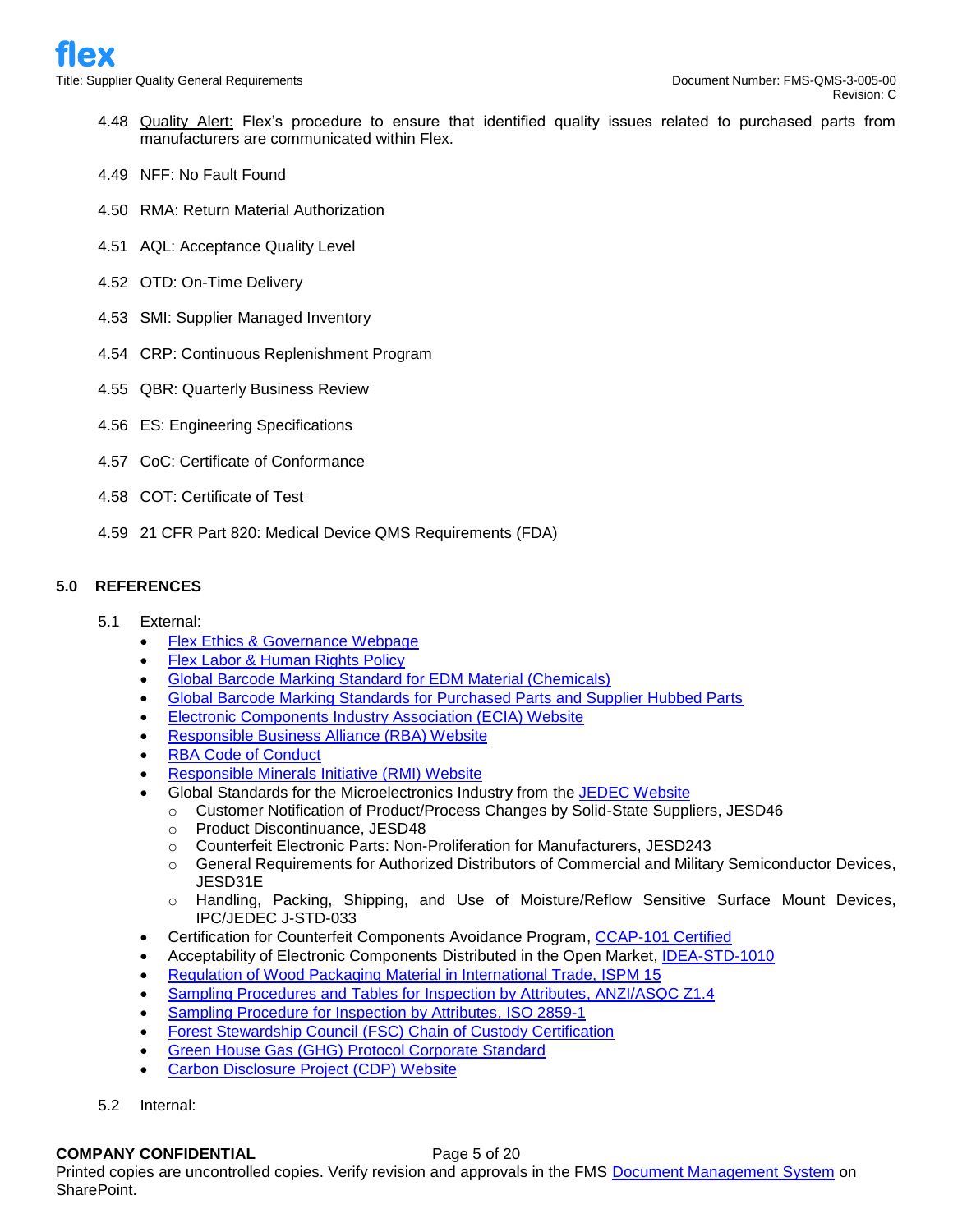- **[Flex Supplier Quality Webpage](http://www.flextronics.com/supplier-information/supplier-quality)**
- All PCNs shall be submitted in writing to the [Flex PCN Team](mailto:pcn1@flex.com)
- PCB Receiving Inspection Lot Acceptance Testing for Microelectronics, [TEC-ENG-3-084-00](https://flextronics365.flextronics.com/dms/globalops/att/Advanced%20Technologies/PCB%20Receiving%20Inspection%20Lot%20Acceptance%20Testing%20for%20Microelectronics.pdf?Web=1)
- Special Requirements [Medical, FMS-QMS-3-011-00](https://flextronics365.flextronics.com/dms/gq/cq/Supplier%20Quality%20Requirement%20-%20Medical.pdf)
- Special Requirements [Automotive, FMS-QMS-3-006-00](https://flextronics365.flextronics.com/dms/gq/cq/Supplier%20Quality%20Requirements%20-%20Automotive.pdf)
- Special Requirements [Aerospace, FMS-QMS-3-010-00](https://flextronics365.flextronics.com/dms/gq/cq/Supplier%20Quality%20Requirement%20-%20Aerospace%20and%20Defense.pdf)
- Corrective and Preventive Actions [FMS-QMS-1-008-00](https://flextronics365.flextronics.com/dms/gq/cq/Corrective%20and%20Preventive%20Action.pdf)
- Control of Documented Information [FMS-QMS-1-001-00.](https://flextronics365.flextronics.com/dms/gq/cq/Control%20of%20Documented%20Information.docx)

## **6.0 SUPPLIER QUALITY GENERAL REQUIREMENTS**

- 6.1 Communication and Document Submission: While Flex has multiple manufacturing locations worldwide, the official communication and document submission language between Flex and its suppliers is only English.
- 6.2 Quality Standards: Unless otherwise specified and approved by the Buyer, the Supplier is required to have a Quality Management System (QMS) in operation aligned with ISO 9001, ISO 13485, 21 CFR Part 820, TL 9000, ISO/TS16949, AS9100, or other applicable QMS system. Accreditation by a third-party certification body to the current version of a QMS standard will be viewed more favorably by the Buyer in Supplier qualification criteria. Suppliers providing material and parts for specific Automotive, Medical or Aerospace & Defense business segments, shall follow the requirements posted at the **Flex Supplier Quality Webpage** in the "Special Segment Requirements" section.
- 6.3 Amendments/Deviations/Exceptions: Any amendment, deviation or exception to the requirements herein shall be mutually agreed in writing between Buyer and Supplier.
- 6.4 Supplier Contacts: Suppliers are required to register the names of all key contacts for the supplied commodities, and to identify individual(s) for Flex to contact with questions or concerns regarding goods, services, quality, packaging and transportation or any other related quality assurance functions as they arise.
	- 6.4.1 The Supplier is required to provide an updated copy of the quality contacts when any changes occur in the contact information that Flex has on record, when new components are introduced, and at least once a year thereafter.
	- 6.4.2 If requested, the Supplier shall provide contact information for individuals to be contacted outside of normal working hours in support of Flex's 24/7 global operations.
	- 6.4.3 The Supplier main point of contact is the Flex Buyer, or the Flex Supplier Quality Engineer associated with the project(s) the Supplier is supporting.
- 6.5 In accordance with Flex's Supplier Code of Conduct, posted at the [Flex Supplier Quality Webpage,](http://www.flextronics.com/supplier-information/supplier-quality) suppliers shall:
	- 6.5.1 Adhere to Flex's standards of ethics and integrity as expressed at:
		- [Flex Ethics & Governance Webpage](https://flex.com/about/ethics-governance)
		- **[Flex Labor & Human Rights Policy](https://www.flex.com/sites/default/files/component_b2/Flex%20Labor%20and%20Human%20Rights%20Policy.pdf)**
	- 6.5.2 Adopt and conform to Flex Supplier Practices Guidelines, posted at the [Flex Supplier Quality Webpage](http://www.flextronics.com/supplier-information/supplier-quality) in order to conduct business based on the superior value of the goods and services purchased by Flex.
	- 6.5.3 Adopt and monitor conformance with the [RBA Code of Conduct,](http://www.responsiblebusiness.org/standards/code-of-conduct/) a set of standards on social, environmental and ethical issues in the supply chain. Topics include labor, health and safety, ethics, environmental, and management systems.
	- 6.5.4 Comply with all Flex environmental requirements posted at the [Flex Supplier Quality Webpage](http://www.flextronics.com/supplier-information/supplier-quality)

#### **COMPANY CONFIDENTIAL** Page 6 of 20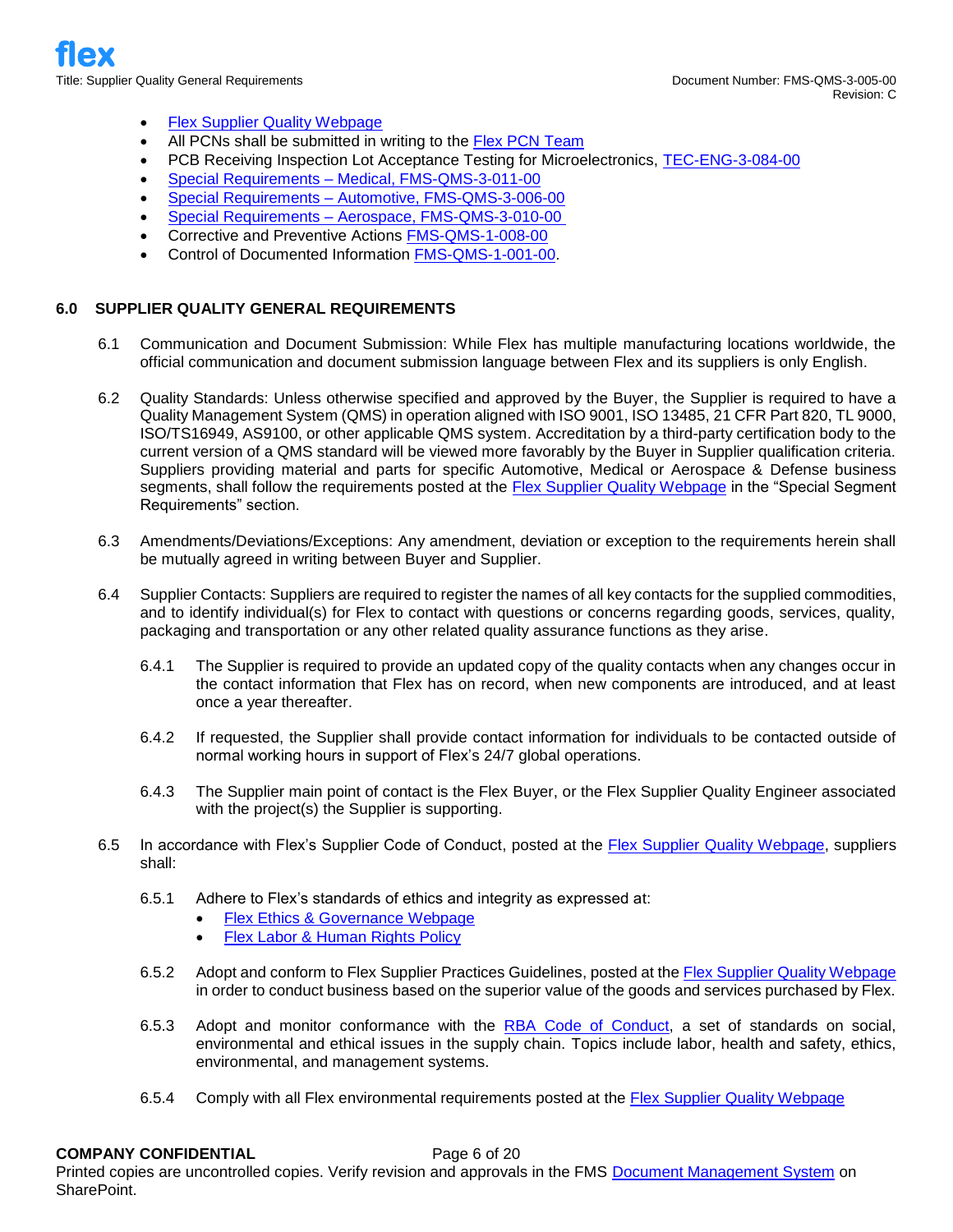- 6.5.5 In accordance with Flex's Conflict Minerals Policy, posted at the [Flex Supplier Quality Webpage,](http://www.flextronics.com/supplier-information/supplier-quality) gold mined and smelted from the Democratic Republic of Congo or adjoining countries) shall not be used in any products sold to Buyer. If Supplier identifies conflict minerals sourced and used within their supply chain, Supplier shall take immediate action to identify alternatives from known non-conflict sources.
	- Upon reasonable request by Buyer, submit within six (6) weeks a Conflict Minerals Report following the Conflict Minerals Supplier Training, posted at the [Flex Supplier Quality Webpage](http://www.flextronics.com/supplier-information/supplier-quality) that incorporates conflict mineral information from their entire supply chain back to the raw material smelter. Information on the [Responsible Minerals](http://www.responsiblemineralsinitiative.org/) Initiative is available on the Responsible Minerals [Initiative \(RMI\) Website.](http://www.responsiblemineralsinitiative.org/)
- 6.5.6 Define and implement appropriate and effective policies in order to ensure compliance with all environmental regulations and shall regularly assess compliance by Supplier and its suppliers. Upon request, Supplier shall inform Buyer of the measures adopted to ensure compliance with specifically identified environmental regulations. Any exception to any environmental requirements that the Supplier wishes to utilize must be agreed to in writing with Buyer.
- 6.5.7 Establish and maintain processes and procedures within their company, subsidiary operations, and their Tier 1 supply chain to measure and report [Green](http://www.ghgprotocol.org/corporate-standard) House Gas Emissions based on the Green [House Gas \(GHG\) Protocol Corporate Standard.](http://www.ghgprotocol.org/corporate-standard) Supplier is required to work with Buyer to report such emissions related to the business levels provided to Buyer through participation in the [Carbon](http://www.cdp.net/)  [Disclosure Project \(CDP\) Website](http://www.cdp.net/) or in a manner to be mutually agreed upon in order to help both parties to become more energy efficient and reduce environmental impacts.
- 6.5.8 Regularly assess their own and their sub-suppliers' compliance to the Supplier Code of Conduct, posted at the [Flex Supplier Quality Webpage.](http://www.flextronics.com/supplier-information/supplier-quality)
- 6.5.9 Upon request, comply with Flex's Supplier CSER Program for assessing compliance with the [RBA](http://www.responsiblebusiness.org/standards/code-of-conduct/)  [Code of Conduct](http://www.responsiblebusiness.org/standards/code-of-conduct/) and applicable laws and regulations. For more information on CSER requirements and assessments, see Supplier CSER Training, posted at the [Flex Supplier Quality Webpage.](http://www.flextronics.com/supplier-information/supplier-quality)
- 6.6 Risk Management: Suppliers are responsible for the quality of the products and services supplied to Flex. Supplier shall inform Buyer immediately if there is any possible risk related to reliability, function, safety or deviation from legal compliance related to Supplier's product. This includes any test or production control errors which may influence the quality of products manufactured by Flex or increase Flex's liability risk.
	- 6.6.1 If Flex and/or its customer's production are interrupted by the failure of the Supplier to deliver scheduled products in accordance with the delivery schedule noted on the purchase order or other written document, all costs and penalties that are incurred by Flex or its customers will be paid or reimbursed by the Supplier.
	- 6.6.2 Suppliers are required to establish a contingency plan to prevent failure to deliver products or services on time and review its plan a minimum of annually. The Supplier's contingency plan shall include risks related to the environment, government regulations, natural disasters, labor disputes, etc. Flex reserves the right to review the Supplier's contingency plan.
	- 6.6.3 The Supplier shall maintain a documented disaster recovery plan to manage the significant business interruptions such as natural, wealth-related, man-made, or technological disasters, including but not limited to, fire or wildfire, chemical/toxic waste spill or release, explosion, building collapse, fuel shortage, gas leak, heating, ventilation or air conditioning failure, computer/software failure, virus or destruction, confidential information leak, biological contamination, civil disorder, employee strike, hostage taking/kidnapping, terrorist/security crisis, disease epidemic, dam failure, avalanche, and weather disasters such as blizzard, cold or heat extreme, drought, flood, dust storm, earthquake, hurricane or landslide. This plan shall establish the procedures and responsibilities to be used by Supplier's management to ensure the continuity of manufacturing operations and delivery of services.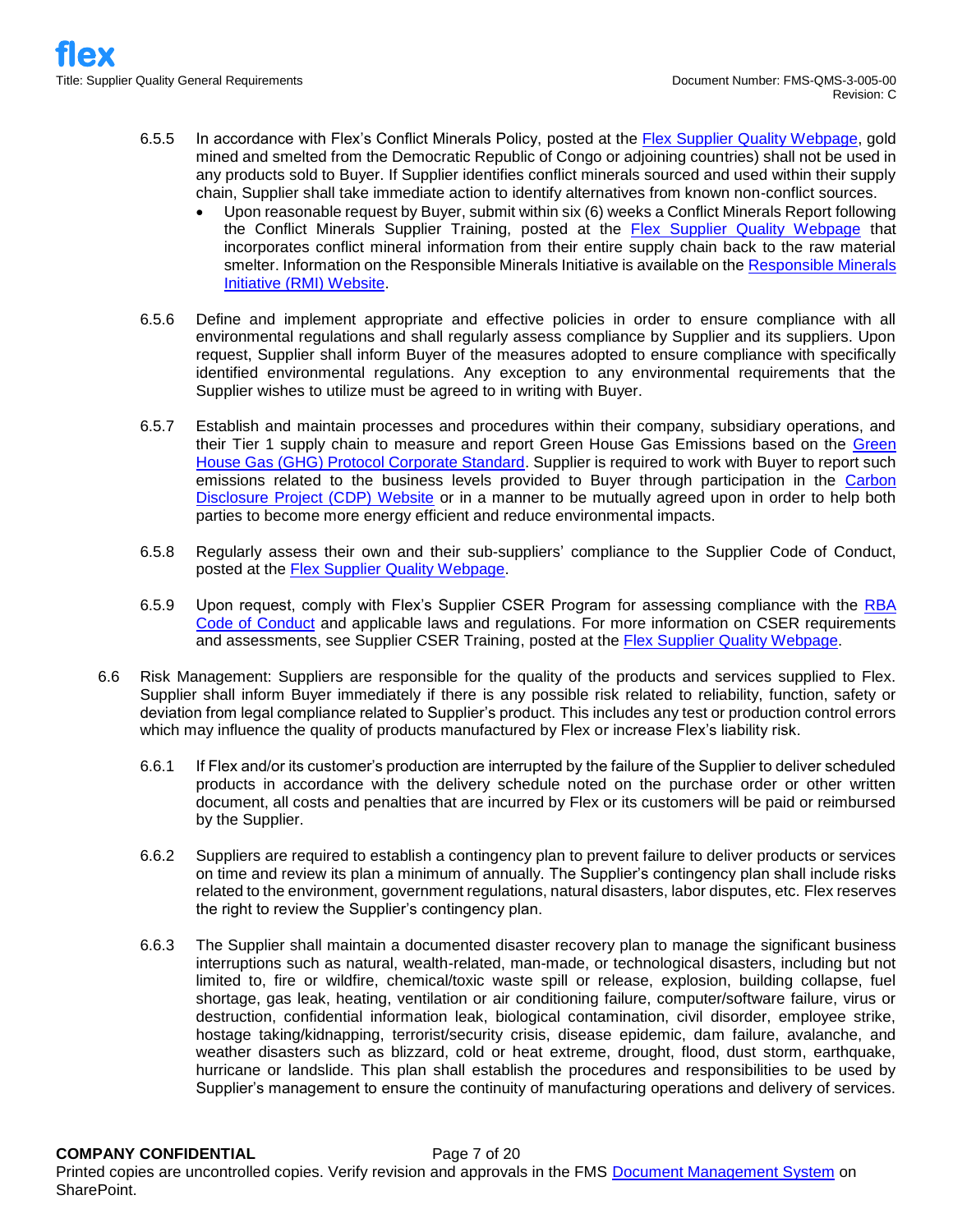Recovery Management Teams shall be appointed by Supplier management and trained to address disaster recovery.

- 6.7 Supplier Assessment: When requested by Flex, the Supplier shall complete a Supplier Assessment Questionnaire (SAQ) and provide all information and documentation identified therein in a timely manner. This document is used to conduct a risk assessment to confirm that a good fit exists between Flex's needs and the Supplier's quality system and process controls. Such assessment may be conducted to:
	- Award of a contract
	- Update Preferred Supplier List (PSL) nominations with selected Suppliers
	- Assess corrective action resulting from a below-standard Supplier performance rating
	- Assess Suppliers with a high impact to quality and/or if required by Flex's customers
	- Assess Supplier improvement and development initiatives
	- 6.7.1 Audit: Flex may conduct audits and inspections with respect to the manufacture, sale and delivery of products to Flex, and all requirements herein.
		- If an on-site audit is required, the Flex Auditor (SQE, CSER rep, or lead Auditor) will schedule the audit with the Supplier quality contact.
		- At Flex's option, it may conduct the audit or inspection itself or select an independent third party to conduct the audit on its behalf. If Flex selects an independent third party to conduct the audit or inspection, Supplier may require that the independent third party execute a confidentiality agreement reasonably acceptable to Supplier.
		- At Flex's option, it may be accompanied by its customer.
		- Supplier shall, and shall cause its affiliates, suppliers, employees and agents, to cooperate fully in any audit or inspection conducted by or on behalf of Flex at no additional charge to Flex.
		- Supplier shall immediately take all necessary or desirable corrective and preventive actions to resolve any issues discovered by any audit or inspection conducted by or on behalf of Flex. Additional audit requirements specific to certain Buyer business units are noted in the [Flex Supplier](http://www.flextronics.com/supplier-information/supplier-quality)  [Quality Webpage](http://www.flextronics.com/supplier-information/supplier-quality) in the "Special Segment Requirements" section.
		- A process/product audit may be required on selected goods and/or Suppliers with high impact to quality.
- 6.8 Component Qualification Process: Product approval is required prior to first shipment of product in the following instances. Supply shall inform Flex when any of these activities occurs prior to implementation and adhere to FAI requirements and obtain approval prior to shipment of production parts:
	- A new part or revised part or product not previously supplied to Buyer.
	- Correction of discrepancy on prior submitted parts.
	- Product modified by engineering change to customer drawings and specifications, design records or materials.
	- Use of other material or manufacture than previously approved or change of source for subcontracted parts, materials or services
	- Product supplied following any change in process or methods of manufacture, control plan, or change to the print dimensions/characteristics, including any change to the revision of material or technical specification.
	- Product from replaced, modified, refurbished or rearranged existing tooling or equipment, including transfer to another facility.
		- $\circ$  Refurbishment and/or replacement of existing tooling or equipment (except for consumable tooling, dies, molds, patterns, etc.) requires internal part approval only, unless the control plan is changed.
		- $\circ$  Equipment moves or repositioning within the same plant require internal (Supplier) part approval only, unless process flow and/or the control plan are changed.
	- Product re-released after 12 months of inactivity or 24 months of inactive tooling for volume production.
	- After Flex suspends shipment due to Supplier quality concerns.
	- Each occurrence of reworking, re-sequencing, or reprocessing of a product involving customer critical/significant characteristics that are not already formally defined and documented in the approved flow chart and control plan.
	- Change in appearance not specified in "blueprints" by customer specification, e.g., paint dots, etc.

# **COMPANY CONFIDENTIAL** Page 8 of 20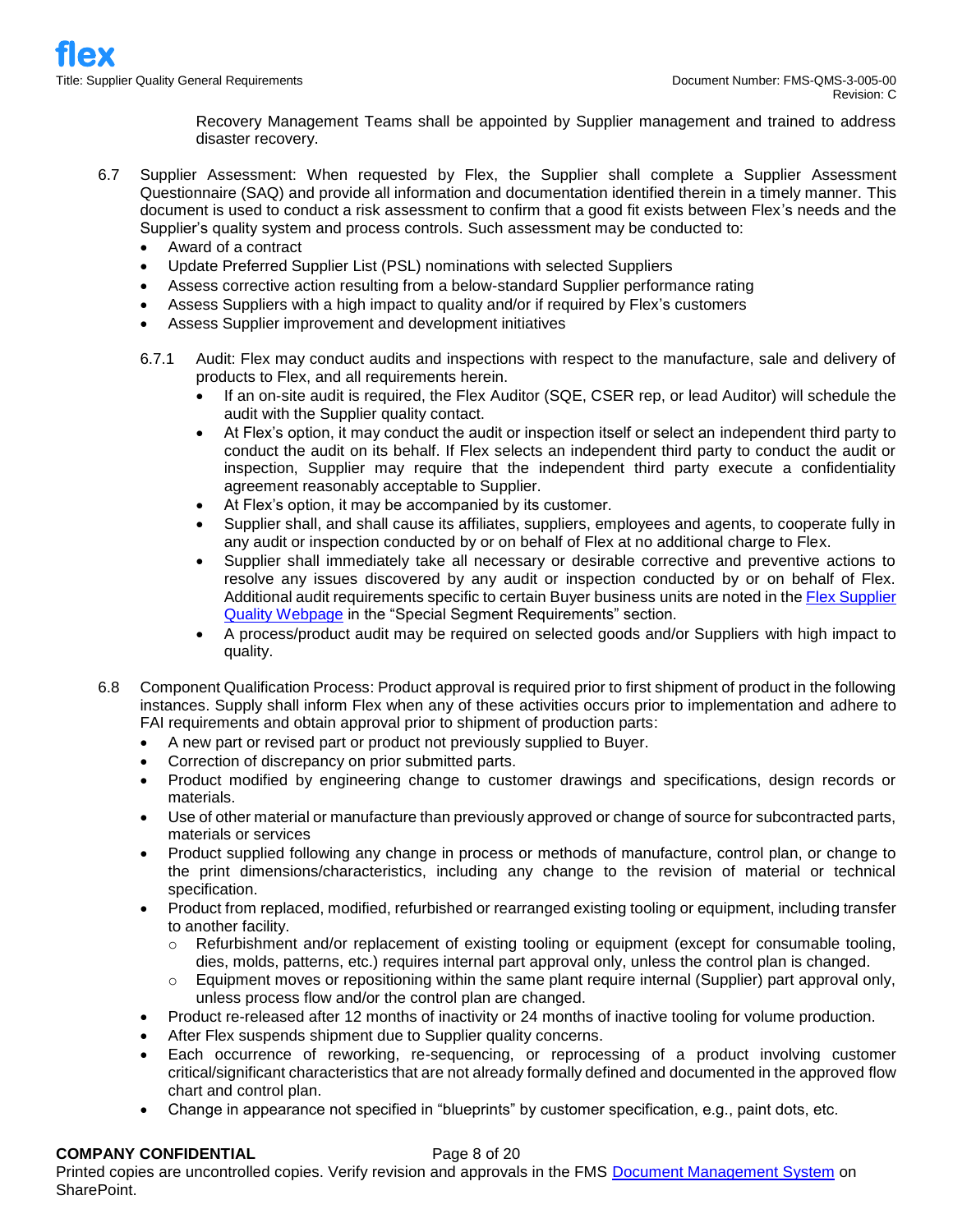## • Change in packaging.

- 6.8.1 Supplier shall obtain Flex approval for all material sources. The Supplier shall identify all material sources during the quotation process or feasibility review. If a Supplier wants to use material from a different or additional material source after the product has satisfied FAI requirements, approval for the alternate material source shall be obtained from Buyer through the product change process (PCN) prior to implementation of the change.
- 6.8.2 Prior to product manufacturing release, Flex may require measurement reports, samples and application tests along with Supplier's manufacturing process description including control points or other qualification attributes.
	- Special characteristics (critical-to-function dimensions, SPC dimensions, Cp & Cpk and other significant characteristics defined within specification) must be monitored, recorded and statistically evaluated by Supplier for proven stability and capability of the product. The Supplier shall identify the parameters of the process that are relevant for the control of process stability and capability. The use of special characteristics is in no way intended to minimize the importance of other requirements. The Supplier shall develop a complete system for all parts and characteristics.
	- Any parts fabricated prior to the receipt of written approval by Flex will be at the Supplier's risk and liability.
	- If requested by Flex, Supplier will provide all technical assistance, including necessary manpower, in connection with the approval and the processing capability of the supplied product.

## 6.8.3 Other FAI Requirements

- FAI documentation shall be submitted in English as well as in other languages as specified in writing by the local Flex site.
- Dimensional results shall be submitted by the Supplier in a format provided by Flex unless an alternate format is agreed upon in writing by the Flex SQE
- A copy of the latest revision of the control plan shall be submitted to Flex as part of any initial submission. Flex may require specific work instructions, or any other documents related to the control plan.
- Upon request, a control plan shall be provided by the Supplier.
- Failure Mode and Effect Analysis (FMEA) or other equivalent risk identification and analysis system shall be used by the Supplier to examine the design and manufacturing processes to locate and minimize any risks regarding the quality of manufactured products.
- Design or process FMEA shall be used by the Supplier to define all necessary activities. It shall be prepared with input from all relevant departments including the Environmental, Health and Safety (EHS) aspects.
- Sample labels shall be applied to each box/container used to ship samples, also inner container need to have a label with the following data as minimum.
	- Flex Part Number and Revision
	- Qty
	- Date Code
	- Lot Number
- Upon specific request by Flex, a report on special process controls may be required for operations including, but not limited to, heat treating, welding, painting or plating.
- All parts used in the process of dimensional evaluations shall be numbered in accordance to their recorded results and submitted to Flex.
- In addition to master samples retained by the Supplier, the Supplier is responsible for supplying master samples to Flex.
- Test Results and Process Performance Data is to be submitted as specified on the drawing or purchase order. Flex expects the supplier to generate and maintain all inspection data for all production runs and make it available on request, (including but not limited to COT, Cp & Cpk).
- When material certifications are required by contract or customer, a copy of the source's material certification shall be included with the shipment and/or during the qualification process. If material

# **COMPANY CONFIDENTIAL** Page 9 of 20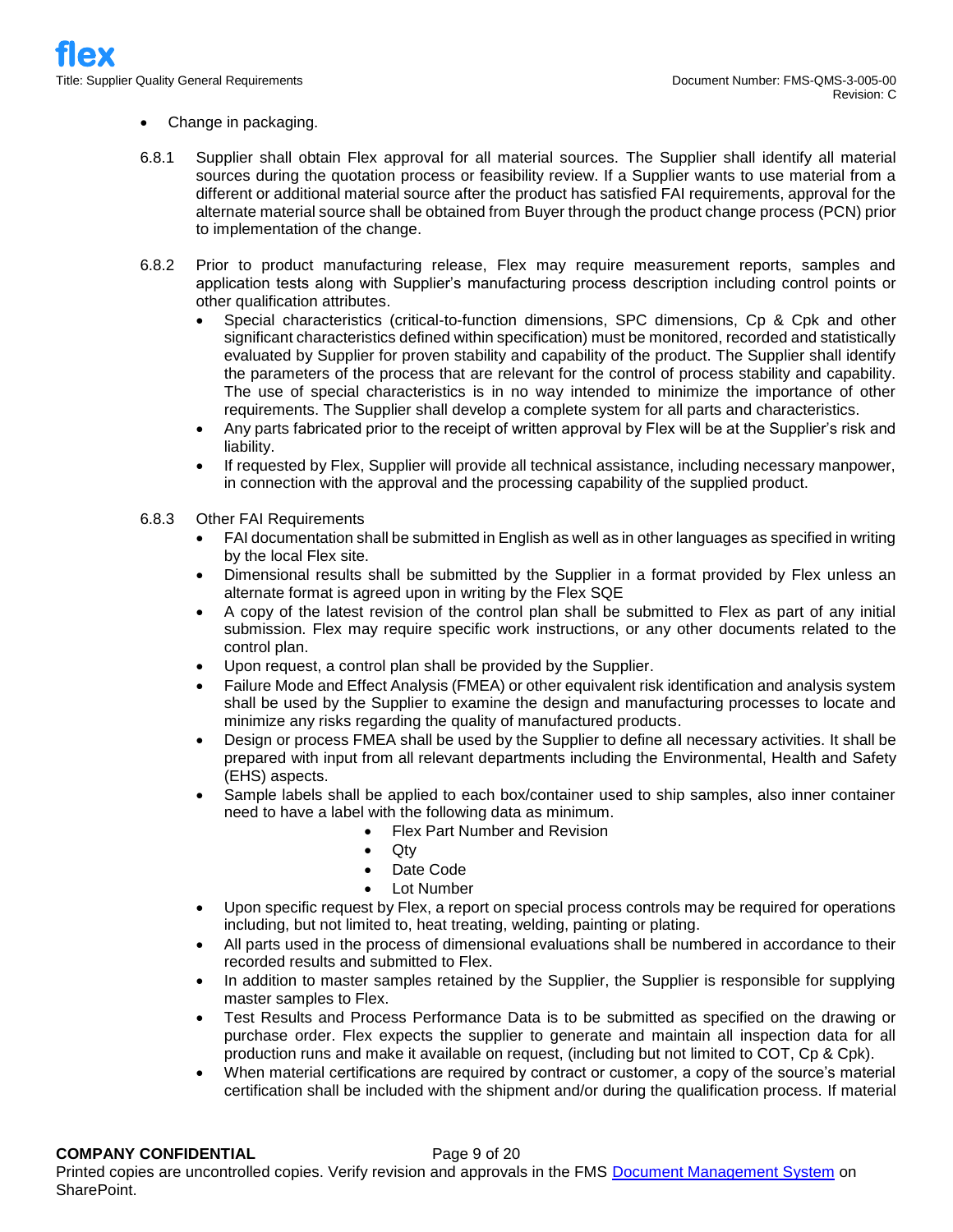is purchased from a distributor or manufacturer, the source shall be listed on the material certifications.

- Suppliers might be asking to follow the requirement of AIAG manuals: Production Part Approval Procedure (PPAP), Advanced Product Quality Planning (APQP), Potential Failure Mode and Effects Analysis (FMEA), Measurement System Analysis (MSA), Statistical Process Control (SPC), etc., latest edition.
- 6.9 Material Control
	- 6.9.1 Control of Materials and Services: Supplier shall define and control any procurement, qualification, traceability, and screening requirements needed to ensure that materials, subcomponents, and subcontracted manufacturing services used by the supplier are fully compatible with the applicable component specification. Supplier shall maintain a list of qualified Suppliers of materials, subcomponents and subcontracted services used in the manufacture of the product and make this available to Flex if requested. The Supplier shall periodically audit or perform a similar assessment of all subcontracted manufacturing operations to a quality standard equivalent to the Supplier's own internal operations.
	- 6.9.2 Pass-Through Requirements: Pass-through characteristics are those characteristics produced by Suppliers (i.e., Tier 1, Tier 2 or Tier 3 to Flex) which are transparent to Flex's processes and controls. As such, quality defects in these characteristics risk being "passed through" to Flex's final customer(s). For example, a defect in a threaded hole that is not used in assembly at Flex would be at risk of being "passed through" to Flex's final customers. For these, the Supplier shall:
		- Identify pass-through characteristics at or before the kick-off of the product. If there are any questions regarding the pass-through nature of a characteristic, the Supplier must contact the Flex SQE for clarification.
		- Identify all pass-through characteristics on the PFMEA, control plan and related documentation.
		- Verify the conformance of all pass-through characteristics using mistake-proofing techniques at the Supplier's facility before shipment to Flex including those produced by subordinate Suppliers (denoted as Tier 2 or Tier 3 Suppliers to Flex). When mistake-proofing is not possible, the Supplier shall contact the Flex SQE for direction.
		- Submit certification of pass-through characteristics with inspection data.
	- 6.9.3 Counterfeit Components: Supplier expressly warrants that all products will be free from any counterfeit material. "Counterfeit material" shall mean any component, part and/or material that is made in imitation of the original device, forged, or copied or contains in whole or in part any component, part or material that is made in imitation of the original device, forged, or copied. Any product containing counterfeit material shall be deemed defective. Supplier agrees to indemnify, defend and hold Buyer harmless from and against any and all loss, claims, expenses (including legal expenses), damages, settlements or other liabilities resulting from or arising out of any incident of having provided Buyer with counterfeit product.
		- If Buyer notifies Supplier of potential counterfeit product, Supplier shall act immediately to diagnose and contain the problem and to prevent it from continuing to impact either Flex or Flex's customers. If counterfeit material is contained in the products, the Supplier shall at Supplier's expense develop and incorporate a remedy for the affected products and ship all subsequent products incorporating that remedy.
		- The Supplier's warranty extends to labels and/or trademarks or logos affixed or designed to be affixed to items supplied or delivered to Buyer. In addition, because falsification of information or documentation may constitute criminal conduct, the Buyer may reject and retain such information or items, at no cost, and identify, segregate and report such information or activities to law enforcement and investigative officials as required by law.
		- On Flex's request, Broker and Distribution Suppliers are required to demonstrate their ability to identify counterfeit components prior to shipment to Buyer, report instances of counterfeit components and take all appropriate legal actions necessary related to them and mitigate any potential impacts to Flex or its customers. If Supplier does not have the required capabilities to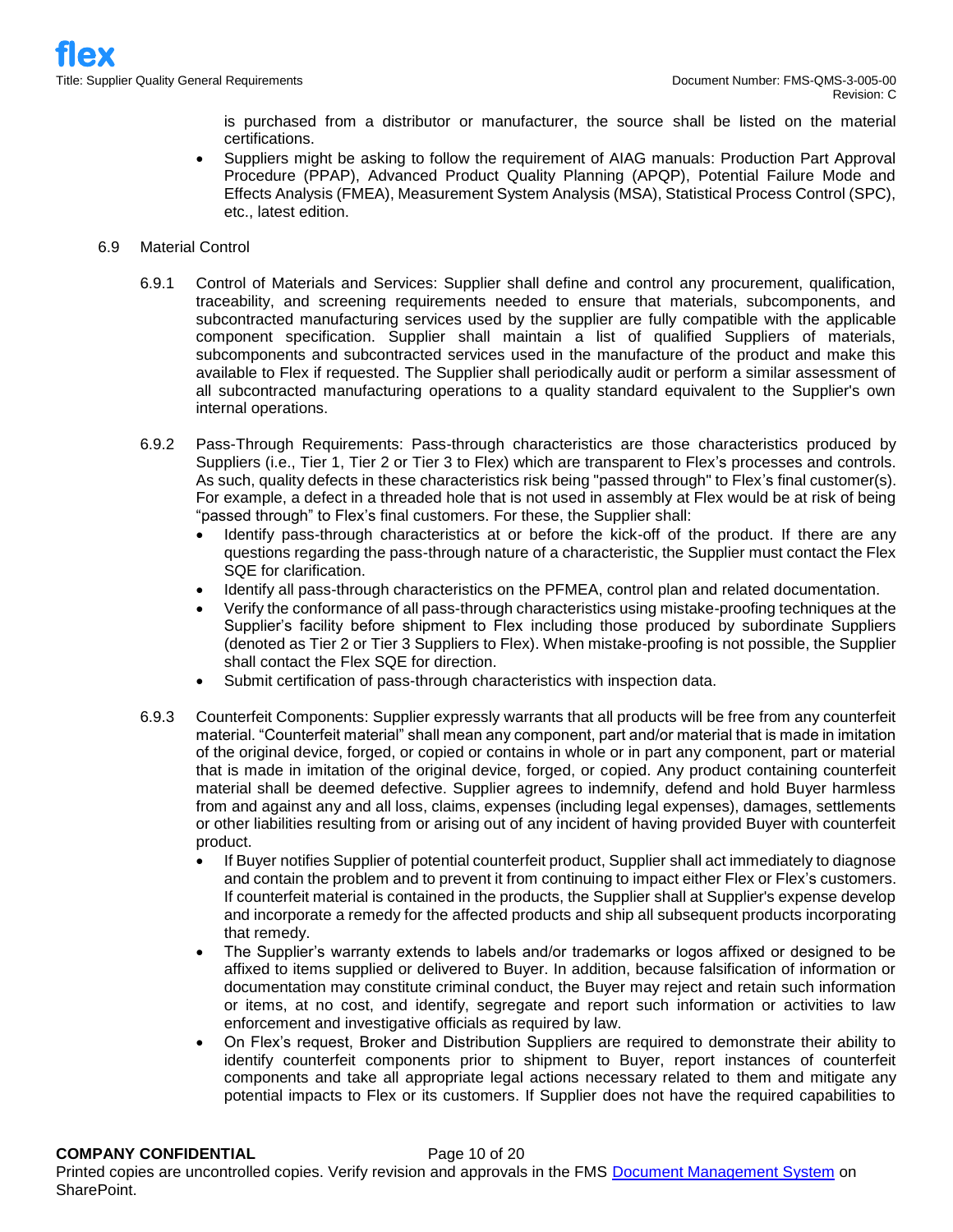perform any of the above responsibilities, Supplier must obtain a relevant certification [\(CCAP-101](http://www.cti-us.com/CCAP.htm)  [Certified](http://www.cti-us.com/CCAP.htm) or [IDEA-STD-1010\)](https://www.idofea.org/idea-std-1010-inspection-standard) and demonstrate such capabilities to Flex's satisfaction.

- Broker and Distribution Suppliers are required to provide a Certificate of Conformance (CoC), this should be sent prior to or with each delivery.
- Suppliers who supply counterfeit components or who do not conform to the requirements above shall be immediately disqualified and may only be re-qualified by Flex through a full qualification process with demonstrated evidence of corrective action including but not limited to counterfeit part mitigation certifications noted above. Such re-qualification shall be at Flex's sole discretion.
- 6.9.4 Product Identification and Packaging: The product shall be marked/labeled according to [Global](https://flex.com/sites/default/files/component_b2/Global%2520Barcode%2520Marking%2520Standard%2520for%2520EDM%2520Material%2520_Chemicals.pdf)  [Barcode Marking Standard for EDM Material \(Chemicals\)](https://flex.com/sites/default/files/component_b2/Global%2520Barcode%2520Marking%2520Standard%2520for%2520EDM%2520Material%2520_Chemicals.pdf) and [Global Barcode Marking Standards for](https://flex.com/sites/default/files/component_b2/Global%2520Barcode%2520Marking%2520Standards%2520for%2520Purchased%2520Parts%2520and%2520Supplier%2520Hubbed%2520Parts.pdf)  [Purchased Parts and Supplier Hubbed Parts,](https://flex.com/sites/default/files/component_b2/Global%2520Barcode%2520Marking%2520Standards%2520for%2520Purchased%2520Parts%2520and%2520Supplier%2520Hubbed%2520Parts.pdf) posted at the [Flex Supplier Quality Webpage](http://www.flextronics.com/supplier-information/supplier-quality) and other specific product requirements (e.g. MSD, RoHS, ESD, etc.) to create awareness to logistics or any other party who handles the material looking for proper handling until final destination. Such marking shall be both human and bar code readable at the lowest level of packaging.
	- All moisture sensitive devices shall be packed and marked according to Handling, Packing, Shipping, and Use of Moisture/Reflow Sensitive Surface Mount Devices, IPC/JEDEC J-STD-033 from the [JEDEC Website.](https://www.jedec.org/)
	- Supplier shall comply with packaging regulations of destination countries including, but not limited to, [Regulation of Wood Packaging Material in International Trade, ISPM 15,](http://www.fao.org/3/a-mb160e.pdf) [Forest Stewardship](https://ic.fsc.org/en/document-center)  [Council \(FSC\) Chain of Custody Certification](https://ic.fsc.org/en/document-center) and/or any other applicable requirements for wood materials.
	- Supplier shall comply with Supplier Manual and Environmental Procurement Guidelines, posted at the [Flex Supplier Quality Webpage](http://www.flextronics.com/supplier-information/supplier-quality) for the following:
		- o Heavy metals contained in package materials
		- o Battery requirements
		- o Halogen free and green requirements
		- o IPC labeling requirements
	- Unless otherwise defined by Flex. Supplier is responsible for the use of appropriate packing to guarantee adequate protection during the transport of the products.
	- Material supplied in industry standard packaging (tape/reel, tube, tray, bag, etc.) must comply with the [Electronic Components Industry Association \(ECIA\) Website's](https://www.ecianow.org/) standards specifications to ensure proper use in automatic component placement machines.
	- All electrostatic sensitive devices shall be clearly identified with an ESD warning label on each tray, tube, or reel within the shipment.
	- Supplier shall ensure that each packed unit container does not exceed a 50 lbs. (20kg) weight limit unless the packed weight of an individual part exceeds 50 lbs. (20kg). Overweight containers may exceed 50 lbs. (20kg) when they are supplied to Flex on a skid or pallet.
	- All corrugated containers and palletized loads shall be stackable unless part configuration and/or weight requirements do not permit this, and prior written approval is received from Flex. The Supplier shall request and receive a deviation from Flex for temporary use of packaging that does not meet requirements.
	- Supplier shall ensure that only one (1) part number is packed per container.
	- Supplier shall separate on a pallet and properly label all in-process parts, deviated parts, changein-process parts, trial parts, design change levels and special-order parts.
	- Supplier shall establish and maintain a procedure to assure that the Flex packaging requirements are met. The packaging specification records shall contain packaging acceptance/approval by Flex. The Supplier shall comply with specific packaging instructions defined by the Flex receiving facility.
	- When changes to existing packaging are proposed, the Supplier shall request and complete a Packaging and Shipping Data Form and submit it the Buyer for each affected part number prior to changing the existing packaging.
	- If non-conforming packaging is discovered by Supplier at the Supplier location or at Flex, the Supplier shall follow all the required steps stated in the "Non-conforming Products and Corrective Actions" section of this document.
	- When applicable, supplier should include the shelf life date for inventory control proposes.

# **COMPANY CONFIDENTIAL** Page 11 of 20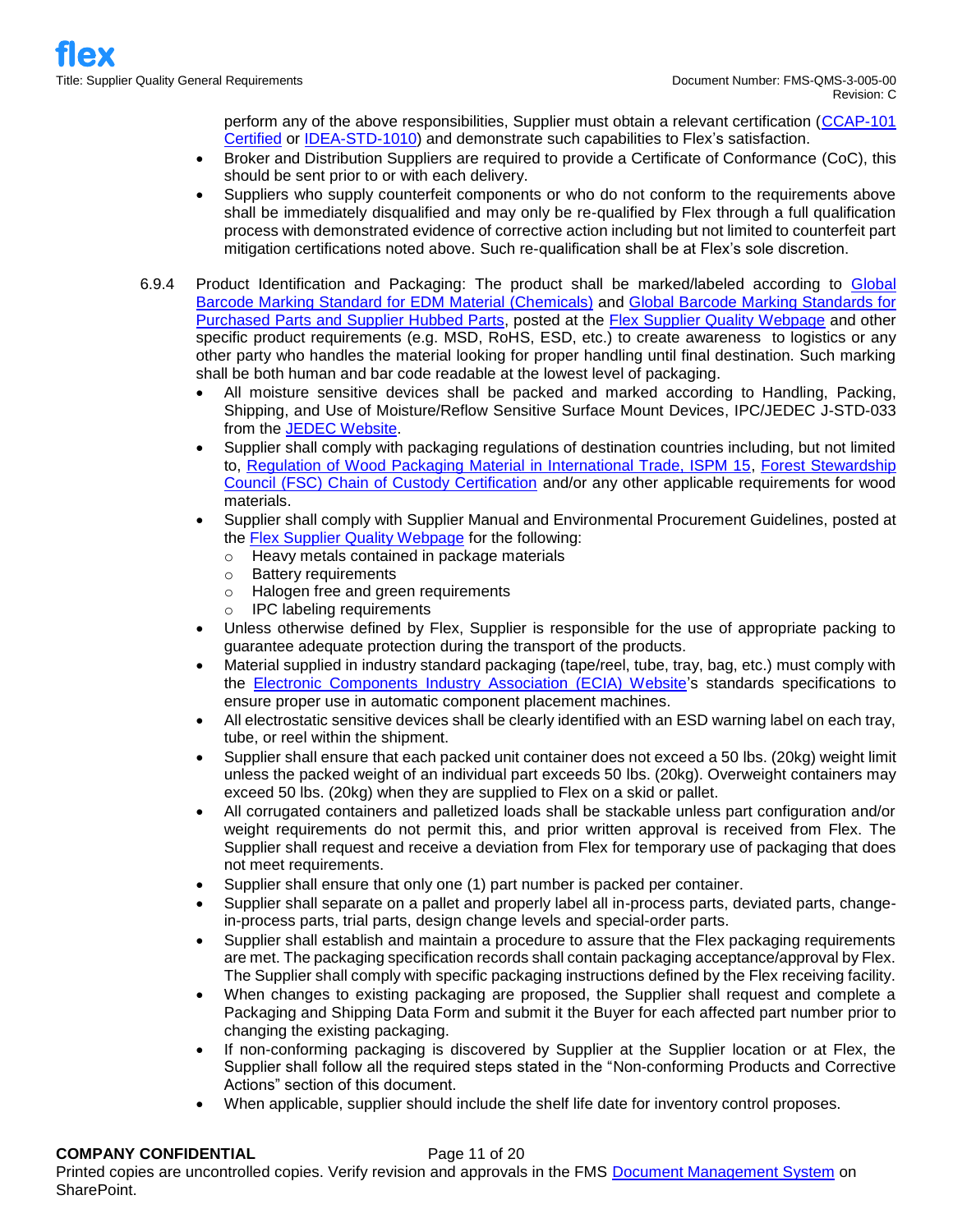- 6.9.5 Traceability and Shelf Life: Suppliers are responsible for maintaining component/lot traceability as outlined by Flex in Global Barcode Marking Standards for Purchased Parts and Supplier Hubbed Parts, posted at the [Flex Supplier Quality Webpage.](http://www.flextronics.com/supplier-information/supplier-quality) Supplier shall provide a trace code (lot-, date-, batch code) on the elementary pack (the smallest standard package size) which will allow tracing back of all materials and process steps (including sub-tier suppliers).
	- Supplier shall comply with RoHS part numbering requirements as defined in Supplier Manual and Environmental Procurement Guidelines, posted at the **Flex Supplier Quality Webpage**.
	- If a product is usable within a time limit only, the Supplier shall indicate the expiration date on the product (i.e. Date code clocks and cavity numbering for plastics, location numbering in the PCB with several boards in panel, etc.) and on the package. Special storage requirements shall be indicated on the package. If any additional special marking is required, Flex will provide the specifications prior to purchase order placement.
	- Material delivered to Flex by Suppliers shall have a minimum of one (1) year remaining shelf life.
	- Products older than one year as measured by date code on the date of delivery will be returned to the Supplier for replacement, unless Flex has agreed otherwise in writing.
	- 6.9.5.1 Material shelf life for solderable components (with exception of PCBs) shall not exceed twelve (12) months from the date code imprinted on the product. This shelf life requirement has been determined to be adequate as part of the manufacturing process of these types of products.
	- 6.9.5.2 Below are the standard recommendations of PCB shelf life solderability and wire bond ability based on different surface finishes. Note that the information below is based on being stored in a controlled environment in sealed packaging and that shelf life for such finishes is compromised when the package has been opened, perforated or damaged, or the temperature and humidity controls have not been met for proper storage. To extend shelf life beyond that noted below, the Supplier shall provide rework solutions if needed, solderability testing analysis and obtain written acceptance from Flex. To extend shelf life of PCBs with wire bondable finishes, the PCBs must meet all the requirements of PCB Receiving Inspection Lot Acceptance Testing for Microelectronics, [TEC-ENG-3-084-00](https://flextronics365.flextronics.com/dms/globalops/att/Advanced%20Technologies/PCB%20Receiving%20Inspection%20Lot%20Acceptance%20Testing%20for%20Microelectronics.pdf?Web=1) for Type 1 Testing. The testing may be performed by Flex (preferred) or by a third party approved by Flex.

| <b>Surface Finish</b>                        | <b>Shelf Life</b>  | <b>Acceptance Criteria</b><br>(from date code) |
|----------------------------------------------|--------------------|------------------------------------------------|
| Hot Air Solder Level - Pb (HASL)             | Twelve (12) months | Six (6) months                                 |
| Electroless Ni, Immersion Au (ENIG)          | Twelve (12) months | Six (6) months                                 |
| Electrolytic Ni, Electrolytic Au (ENEG)      | Twelve (12) months | Six (6) months                                 |
| Electroless Ni, Electroless Pd, Immersion Au | Twelve (12) months | Six (6) months                                 |
| Organic Surface Preservative (OSP)           | Six (6) months     | Three (3) months                               |
| Selective ENIG/OSP                           | Six (6) months     | Three (3) months                               |
| Immersion (Ag)                               | Six (6) months     | Three (3) months                               |
| Immersion (Sn)                               | Six (6) months     | Three (3) months                               |
| Bondable Gold (Au)                           | Six (6) months     | Three (3) months                               |

- **NOTE:** Flex's customer requirements may dictate shorter shelf life requirements, which will be communicated to Supplier at the time of purchase order release.
- 6.9.5.3 PCBs with wire bondable finishes shall also meet all the requirements of PCB Receiving Inspection Lot Acceptance Testing for Microelectronics, [TEC-ENG-3-084-00](https://flextronics365.flextronics.com/dms/globalops/att/Advanced%20Technologies/PCB%20Receiving%20Inspection%20Lot%20Acceptance%20Testing%20for%20Microelectronics.pdf?Web=1) at receiving inspection.
- 6.9.6 Testing Facilities: Supplier shall use accredited laboratory facilities either for internal or outsourced testing. An accredited laboratory is one that has been reviewed and approved by a national-recognized body (e.g., American Association for Laboratory Accreditation (A2LA) or the Standards Council of Canada (SCC)).

#### **COMPANY CONFIDENTIAL** Page 12 of 20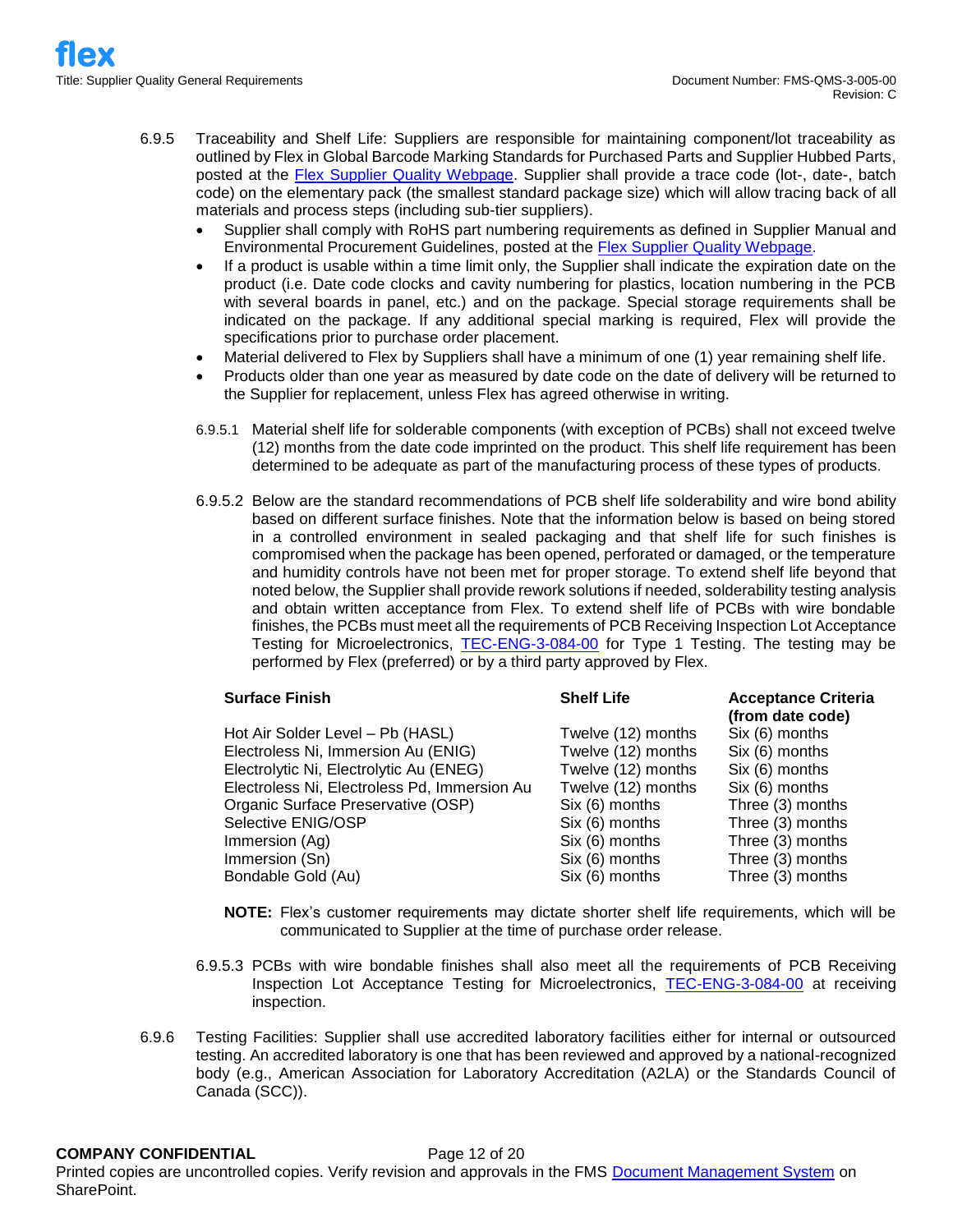- 6.9.7 Measurement Traceability: All measurements shall be traceable to the National Institute of Standards and Technology (NIST), an equivalent national standard or any other primary designated calibration standard agreed to by Flex.
- 6.10 Change Management: A Product Change Notification (PCN) is required for all changes to production and prototype components affecting non-interchangeable form, fit or function and including, but not limited to, product performance, reliability, safety, appearance, serviceability, dimensions, tolerances, conformance to regulatory agencies, change of machinery, factory change, change of sub-suppliers, etc., per the requirements of Customer Notification of Product/Process Changes by Solid-State Suppliers, JESD46 from the JEDEC [Website.](https://www.jedec.org/) Such changes include, but are not limited to:
	- Any change that requires alteration of Flex's subsequent assembly operations involving the product
	- Any change to the carrier packaging of the product, such as trays, tape and reel, tubes, etc., for example, change to shipment from tray to tape & reel
	- Any change to the orientation of the components within the trays, tape, etc., or any other type of carrier packaging
	- Changes in sub-supplier or manufacturer part number
	- Elimination of lead from product finish
	- Conversion of product to RoHS-compliant status
	- Changes in components
	- Changes in inspection and/or testing
	- Manufacturing site changes
	- Deviations from the approved manufacturing process
	- Product discontinuance
	- 6.10.1 All PCNs shall be submitted in writing to the [Flex PCN Team.](mailto:pcn1@flex.com) 90 days prior to any change implementation, or prior to shipment of the affected product (except for those related to product discontinuation). Notification by Supplier shall be independent of the last delivery date.
	- 6.10.2 In case of product discontinuance, Seller shall provide written notice of planned product discontinuation to the buyer per Product Discontinuance, JESD48 from the [JEDEC Website](https://www.jedec.org/) as follows:
		- six (6) months minimum from the notice for last order dates
		- twelve (12) months minimum from the notice for final shipment release dates
	- 6.10.3 Product Discontinuation Notification (PDN) Information: As a minimum, the following information shall be contained in the PDN:
		- Reason for product discontinuation.
		- Entire list of "complete" MPNs of the discontinued product. "Complete" means the entire unabbreviated MPN without placeholders for variable characters and inclusive of all carrierpackaging designations such as those for trays, tape and reel, etc. The "complete" list is inclusive of all MPNs affected by the PCN or PDN and is not restricted to those MPNs that Flex has a history of purchasing.
		- Last date the purchase order will be accepted for the product being discontinued, including Lifetime Buy procedure.
		- Last date the product being discontinued will be shipped.
		- List of possible MPNs to be considered, and/or recommended, as alternate sources of supply for the discontinued product (when available).
		- An assessment of the replacement ordering MPNs interchangeability with the discontinued product.
		- Manufacturer's PDN tracking number.
		- Names, addresses, telephone numbers, and email addresses of Supplier contacts for additional information regarding the discontinuation.
	- 6.10.4 Flex Disclaimer
		- Flex's receipt of a manufacturer's PCN or PDN does not signify acceptance by Flex of the proposed product or process change. The Supplier remains responsible for shipping all products purchased by Flex in accordance with the MPN listed on the applicable purchase order.

#### **COMPANY CONFIDENTIAL** Page 13 of 20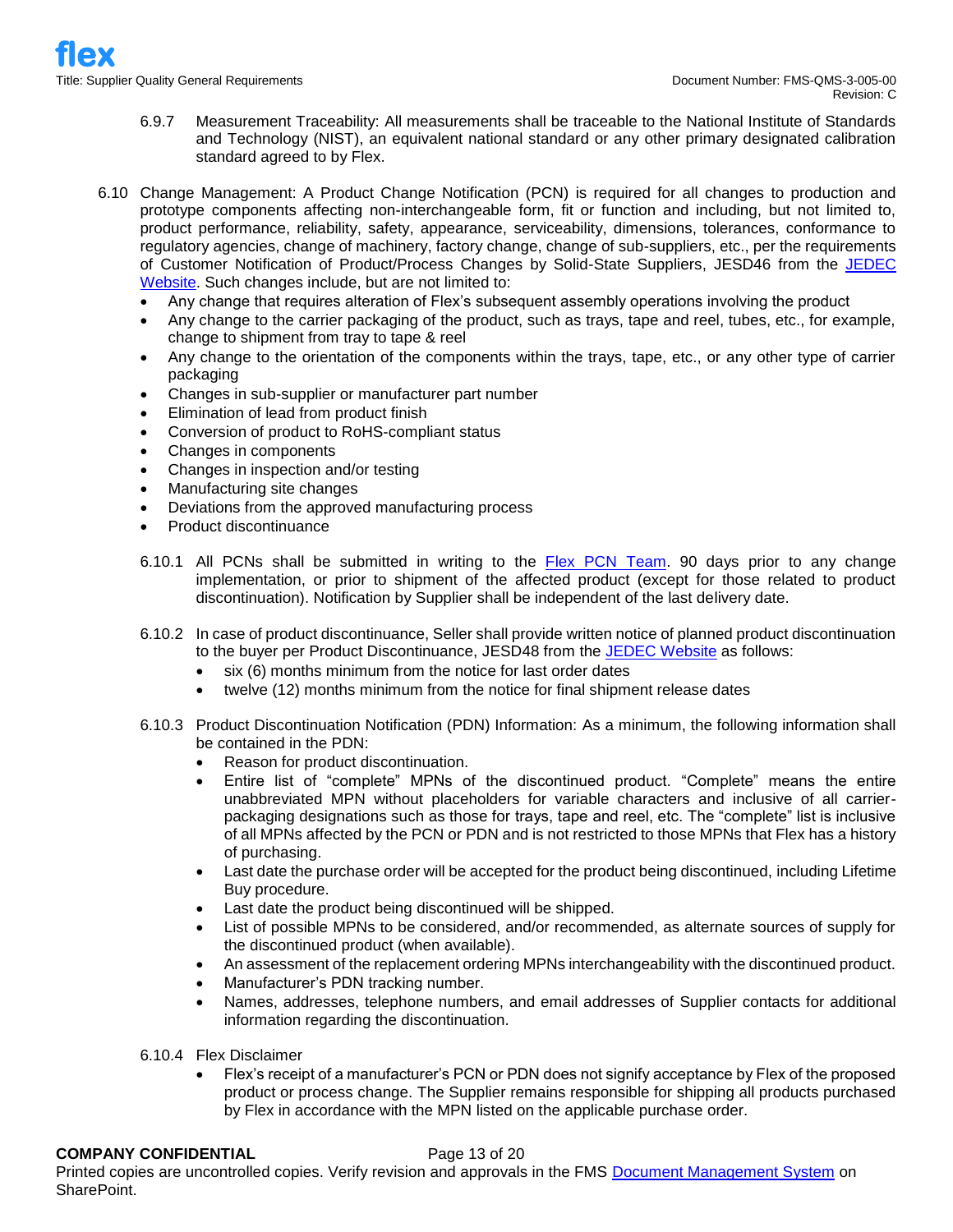- 6.11 Preventive Maintenance: Supplier shall identify critical machinery, fixtures, and tooling and develop a preventive maintenance schedule for the regular review and routine maintenance of these items to ensure the integrity and operability of the equipment. Any requirement for replacement or adjustment shall be documented and supported by evidence of the equipment's return to manufacturer original specifications.
- 6.12 Calibration: Supplier shall establish and maintain a calibration system based on ISO 9001 or ISO/TS16949 and their related documents and/or ANSI/NCSL Z540-1. Calibration of inspection, measuring, or test equipment shall be conducted by a qualified in-house laboratory, a qualified commercial/independent laboratory, or a recognized government agency. Commercial/independent calibration facilities shall be accredited to ISO/IEC 17025 or have evidence that they meet the intent of ISO/IEC 17025 or the national equivalent.
- 6.13 Statistical Process Control: When appropriate, Supplier shall apply statistical process control procedures in its manufacturing operations. Significant deviations shall be identified and analyzed, the root cause determined, and the appropriate corrective actions implemented.
	- 6.13.1 Whenever a SPC data point is found to be out of specification and product has been shipped to Flex, Supplier shall immediately notify the Flex SQE and/or Buyer. Non-conforming product may only be accepted if a temporary deviation has been approved by Flex and/or its customer in advance and in writing.
- 6.14 Quality Information: As evidence that supplied products meet required specifications, Suppliers are required to record and retain data for each manufacturing lot of product shipped to Flex. Supplier's quality control records shall be available to Flex for a minimum of three (3) years after the last delivery at manufacturing/operation site (then archived for more time as specified by Flex or its Customer, depending on the contracts and/or specific Flex segment special requirements).
	- 6.14.1 For components identified as critical by Flex and for safety critical goods and components provided to Flex, mutually agreed quality records shall be made available by Supplier for fifteen (15) years after the last delivery.
	- 6.14.2 Upon request, Supplier shall provide to Flex product control plans as defined herein.
	- 6.14.3 Flex will supply inspection requirements to the Supplier. If specific requirements have not been communicated, Supplier shall (at a minimum) record, maintain and make readily accessible data for each manufacturing lot based on the Supplier's control plan for the given product. In the case of subassemblies, data to be recorded is required by individual serial number. When data is requested by Flex, the Supplier shall submit inspection data for the required lot or part (as applicable) in an easily interpreted format within 24 hours of receipt of request.
- 6.15 Non-Conforming Products and Corrective Actions
	- 6.15.1 A non-conformance is any disruption created by Supplier that impacts Flex or its customers' process. Typical examples of a non-conformance include but are not limited to:
		- A non-conformance related to the product specification (e.g. drawing, environmental specification, impact on fit, form and function, Electrical, Humidity, Rosh, Revision, Part Marking, etc.)
		- A higher DPPM/quality level over committed target
		- An unsatisfactory response to a complaint (e.g. no timely response, no efficient containment action)
		- A delay or error in delivery which leads to disruptions in Flex manufacturing plant (except if there is evident inadequacy between determined and real delivery requirements)
	- 6.15.2 Non-conforming material shall not be reworked and re-sold to Flex as new product unless prior written authorization has been granted by Flex and/or its customer, as applicable. In such instances, additional and/or special labeling and identification shall be applied for traceability purposes.

**COMPANY CONFIDENTIAL** Page 14 of 20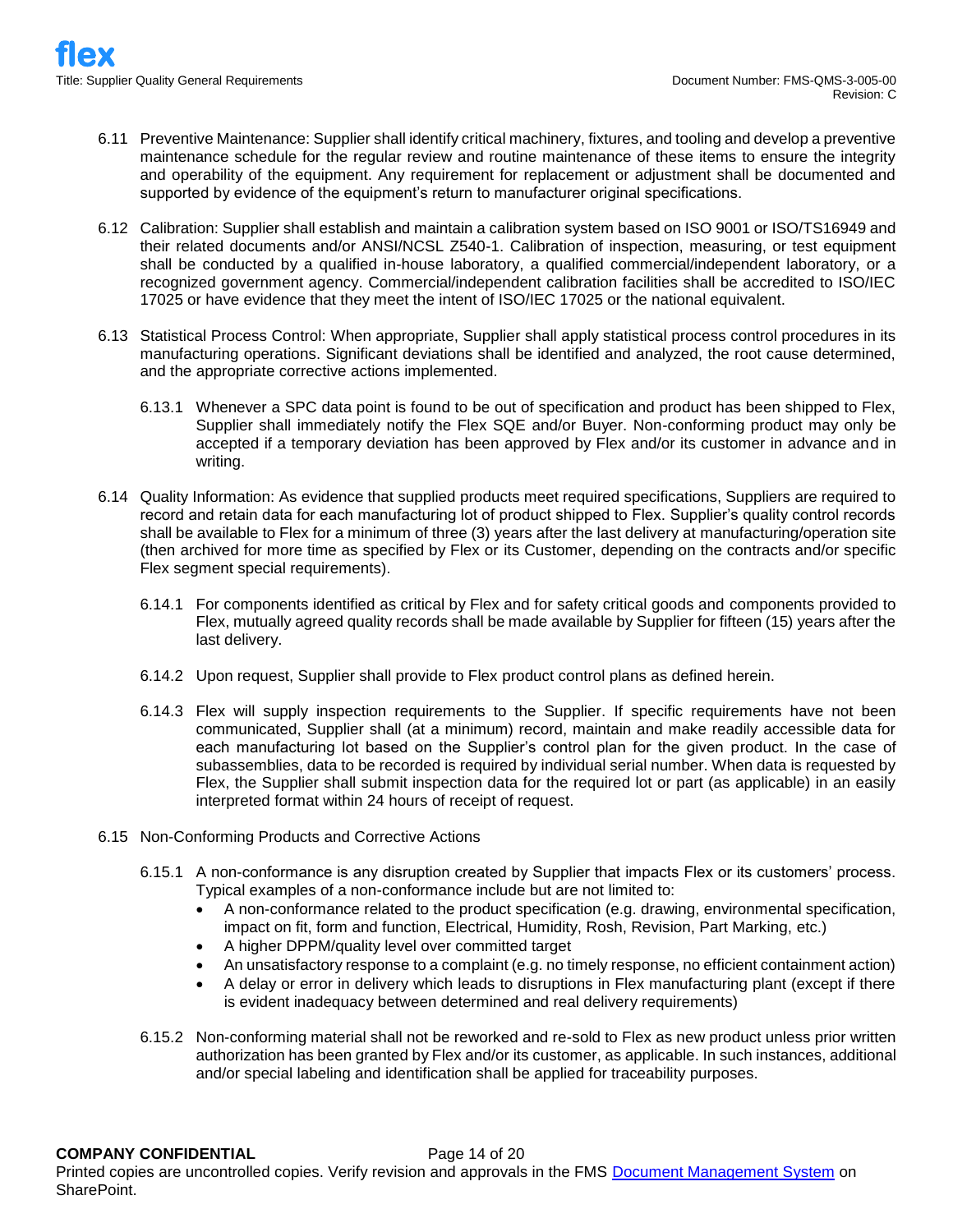- 6.15.3 Supplier shall perform failure analysis on all returned defective material and when requested shall provide results to Flex according 8D. Supplier shall collect the data resulting from returned material failure analysis and evaluate trends and recurrences for continuous improvement.
- 6.15.4 Supplier shall immediately send a Quality Alert to Flex whenever suspected non-conforming product has been shipped to Flex.
- 6.15.5 From time to time, and only upon Flex's written release, Flex may accept non-conforming product. All costs of investigations required to obtain a release by Flex shall be paid or reimbursed by the Supplier. Note: Medical device sites may require additional controls to ensure acceptability of products. This will be determined by site nonconformance processes.
- 6.15.6 Supplier shall manage all complaints according to the Corrective and Preventive Actions, [FMS-QMS-](https://flextronics365.flextronics.com/dms/gq/cq/Corrective%20and%20Preventive%20Action.pdf)[1-008-00](https://flextronics365.flextronics.com/dms/gq/cq/Corrective%20and%20Preventive%20Action.pdf) or equivalent corrective action methodology. Supplier may use its own template and attach it preferably at Flex's CAR system. Specific actions required include, but are not limited to the following:
	- Supplier containment action(s) at Supplier premise and in the supply, line must occur within 24 hours (36-48 hours to overseas sites)
	- Supplier confirmation of corrective and preventive actions communicated to Buyer within 5 working days. Alternatively, where complex issues are involved, an action progress report shall be communicated within 5 working days with subsequent daily updates
	- Supplier maintaining a clear registration and complaint tracking system to facilitate progress management and reviews.
	- Buyer notification to Supplier should Buyer not accept Supplier complaint closure
- 6.15.7 The Supplier is responsible for covering the expenses for sorting, reworking, or scrapping all nonconforming material attributable to their responsibility.
- 6.15.8 Incoming Inspection:
	- Buyer reserves the right to evaluate any Supplier material delivered at Buyer's Incoming Inspection. Buyer's incoming inspection may only cover product type, quantity and externally visible transportation damage. Buyer is not obligated to perform a more detailed examination upon arrival. Supplier will be notified if rejected goods are identified. After confirmation of the defective material, rejected material batch shall be replaced by Supplier at Supplier's cost.
	- Buyer shall have thirty (30) days from the date of receipt of product to inspect and test for conformity with specifications ("Acceptance"), and will either accept, return for rework, or reject the product. If Buyer returns a product for rework, Supplier agrees to correct the product, and resubmit for reinspection and testing under the same acceptance procedures previously used. In the event Buyer rejects a product, it shall give Supplier written notice of such rejection stating the reason(s) for unacceptability. If Buyer fails to reject the product within such thirty (30) day period, the product shall be deemed accepted.
- 6.15.9 Quality Failures of Accepted Product:
	- For all non-conforming material discovered at any stage in the process or in the field, the Supplier will bear all risks of loss with respect to all non-conforming materials and will promptly pay or reimburse all costs incurred by Buyer. Non-conforming material costs incurred may include, but are not limited to:
		- o Cost of line stoppage
		- $\circ$  Labor costs for sorting, reworking, extra testing and machine re-setup man hours
		- o Scrap costs (finished goods, subassemblies, components)
		- o Material handling and storage costs
			- Handling of all non-conforming or surplus purchased materials (including import costs)
			- **EXECT** Storage of non-conforming or surplus materials at Flex or external parties
			- Extra material or product freight costs at Flex or external parties
			- Materials over costs
			- Packing document discrepancies at Flex or external parties (e.g. customs)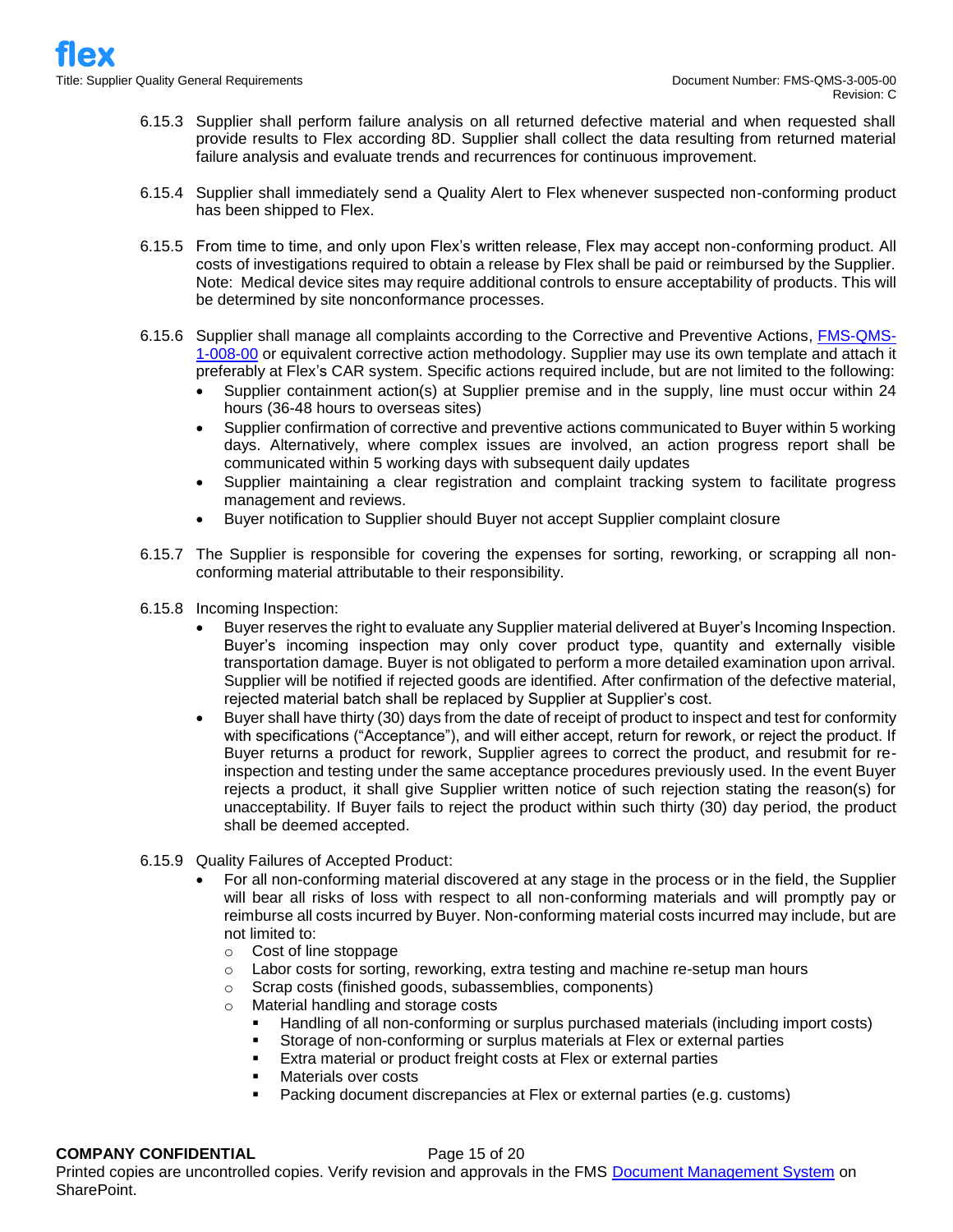- o Customer charges
	- Customer claimed costs (final invoice from customer claim)
	- Travel expenses due to issue at Flex's customer
	- Incident handling costs at Flex's customer (containment, failure analysis, corrective actions, visit customer, visit supplier)
	- Expenses for evaluation of the damage at Flex's customer from external parties
	- Devaluation (lost commercial properties, discount for poor quality)
- o Administrative costs
	- Administration of supplier compliant and cost reimbursement from supplier
	- Handling incident at Flex's line (containment, failure analysis, corrective actions)
	- Handling incidents at Flex's incoming inspection (containment, failure analysis, corrective actions, visit supplier)
	- Travel expenses due to quality issues at Flex
- o Extra testing by external laboratory
- o Engineering costs
- $\circ$  Tools, fixtures and measurement equipment for containment, auxiliary material or energy costs.
- In cases where time is of the essence and Buyer must disposition the product, sorting and/or reworking costs performed by Buyer shall be paid by the Supplier. If Supplier does not respond to return request for defective products within two weeks of request, Buyer reserves the right to dispose of rejected products with all disposal costs borne by Supplier.
- 6.15.10 Defective Products or Services:
	- Defective products verified as Supplier caused may, by mutual agreement between Buyer and Supplier, either be returned to Supplier or scrapped by Buyer. Rejected products shall be replaced or credited at Buyer's option. Supplier shall provide immediate product replacement via the most rapid delivery method when significant rejected product quantities are involved.
	- Buyer payment for any non-conforming product will not constitute acceptance by the Buyer, limit or impair Buyer's right to exercise any rights or remedies or relieve the Supplier of its responsibilities for the non-conforming product.
	- Flex expects its suppliers to assume responsibility for assuring the quality of products shipped. Products are expected to meet specification requirements and applicable standards. The Supplier shall assume responsibility for all non-conforming products.
	- Non-conforming material (verified, suspected, or potential) will be reported to the Supplier by the Flex buyer. The Flex SQE may issue a Supplier Corrective Action Request (SCAR).
	- If an excessive failure occurs (such a line stop, chronic delivery or product issue, etc.), Supplier and Buyer will cooperate to implement the following procedure:
		- $\circ$  The party that discovers the failure will promptly notify the other party.
		- $\circ$  Supplier will give an initial response to Buyer indicating its preliminary plan for diagnosing and addressing the problem within two (2) business days.
		- $\circ$  Supplier and Buyer will jointly exert all commercially reasonable efforts to diagnose the problem and plan a workaround or more permanent solution.
		- o Supplier will apply its engineering change order procedure in appropriate circumstances for hardware problems originating in the manufacturing process.
		- $\circ$  Supplier will prepare and consult with Buyer regarding an appropriate recovery plan as well as an appropriate workaround, as an interim solution, if one is needed.
		- o Supplier and Buyer will mutually agree on a recovery plan to address product delivery issues.
- 6.15.11 Corrective Actions:
	- When the Flex SQE issues a Supplier Corrective Action Request (SCAR):
		- $\circ$  Where complex issues are involved, an action progress report shall be communicated within 5 working days with subsequent daily updates.
		- o The SCAR will be forwarded to the Supplier with samples (when applicable) or pictures exhibiting the non-conformance(s).
		- $\circ$  Supplier is expected to take the appropriate containment actions and internal corrective actions to prevent reoccurrence.

# **COMPANY CONFIDENTIAL** Page 16 of 20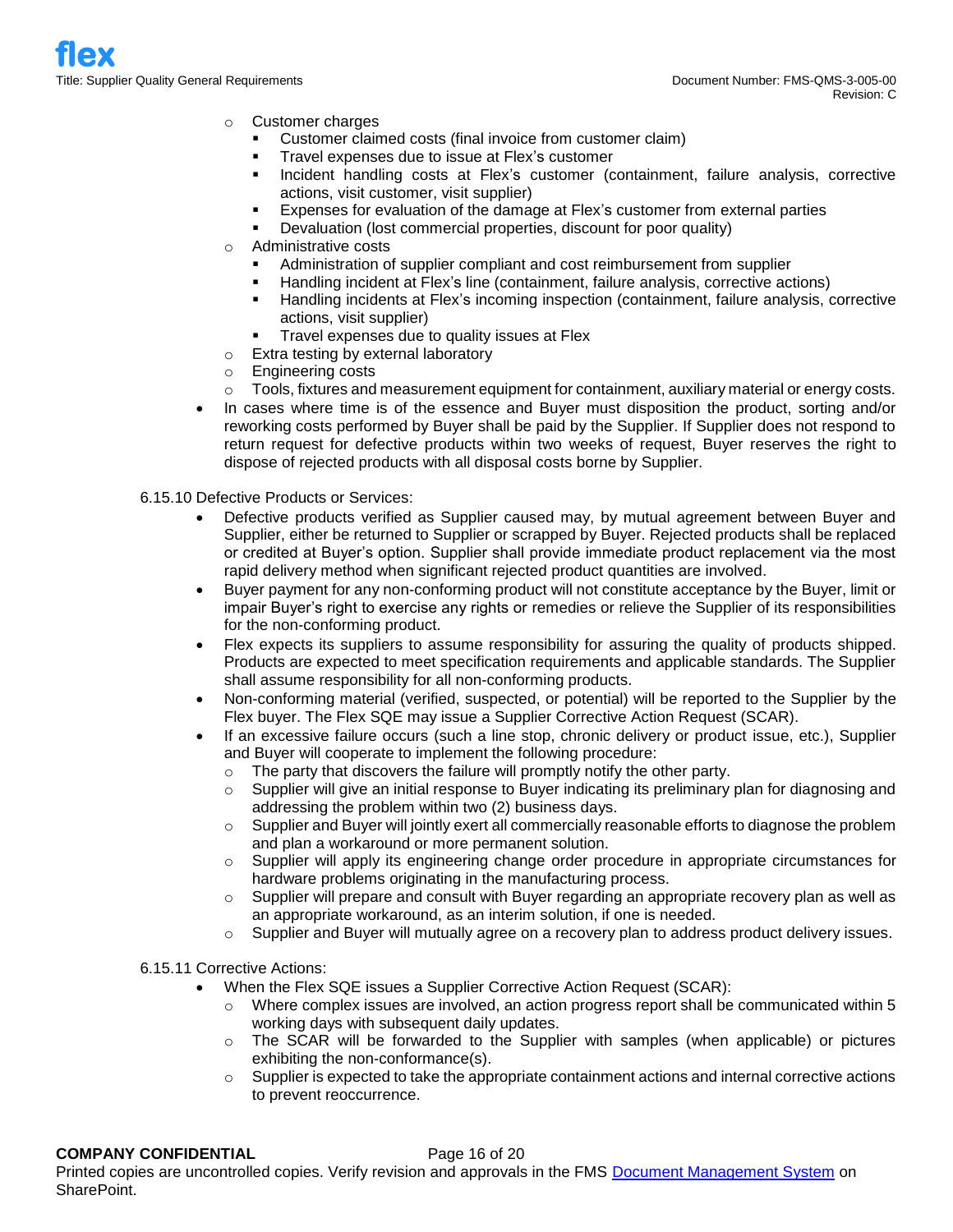- If necessary, the Supplier shall cooperate with Flex to resolve No Fault Found (NFF) situations by reconsideration of parametric specifications, test coverage/correlation and review of the performance envelope with respect to specification limits.
- The Supplier is responsible for providing updates on all interim activities, through SCAR verification and closure. Corrective action measures shall be communicated to Flex Buyer/SQE within defined SCAR due date unless a time extension has been agreed to by the Flex SQE. Failure to respond to the SCAR within the designated time period may affect the Supplier rating and could lead to the removal of the Supplier from the Flex Approved Supplier List.
- If discrepant product cannot be returned due to production requirements, the Supplier will be requested to provide on-site assistance with sorting or rework. If sort or rework activity is performed by an outside third party, supply may be required to have an employee on site within 24 hours of notification to supervise these activities.
- If Flex is required to sort and/ or rework non-conforming product to maintain production requirements, the Supplier will be charged a predetermined hourly rate. In addition, if the sort and/or rework involves finished product, only Flex representatives are authorized to conduct the sort and/or rework operation. A debit will be issued for the expenses incurred.
- 6.15.12 Warranty:
	- Warranty as stated in purchase order terms and conditions covers both Flex and its customers. Supplier shall replace any and all defective or non-conforming products free of charge. Supplier shall be liable for and save Flex harmless from any loss, damage or expense whatsoever that Flex may suffer from breach of any of these warranties. Remedies include repair, replacement or reimbursement of the purchase price of non-conforming goods at the sole discretion of Flex.
- 6.15.13 Return Material Authorization (RMA):
	- Supplier is required to furnish a Return Material Authorization for the return of non-conforming product or product for which the ability to meet the quality specifications or requirements cannot be adequately determined within 1 business day from Supplier in same region or a maximum of 2 days from Supplier in a different region. If return authorization has not been received within four business days, Flex may return the material to the Supplier and debit their account. The Supplier is responsible for the shipping costs and should provide shipping instructions to return the defective/suspected material. In cases where local or national laws do not permit this, other similar or functional agreements shall be made between both parties.
	- Flex expects the claim to be closed financially with the corrective action report within 30 business days of the original defect date.
- 6.16 Supplier Performance
	- 6.16.1 Incoming Quality conformance is expressed in Acceptance Quality Level (AQL). The standard sampling level shall be AQL of 0.65 unless otherwise defined by the Buyer. The standard sampling plan shall be according to [Sampling Procedures and Tables for Inspection by Attributes, ANZI/ASQC Z1.4](http://asq.org/learn-about-quality/z14-z19/) or [Sampling Procedure for Inspection by Attributes, ISO 2859-1:](https://www.iso.org/obp/ui/#iso:std:iso:2859:-1:ed-2:v1:en)
		- Single Inspection
		- Level II
		- Normal Inspection, if not defined
	- 6.16.2 Material DPPM targets for specific products/ segments will be indicated in the special requirements procedures (Medical, Automotive and Aerospace). In the case of supplied raw materials (e.g. granulate), alternative definitions may be applied.
	- 6.16.3 Outgoing Quality:
		- Supplier shall monitor the outgoing quality level (Shipped Product Quality Level) in DPPM for individual components and for part families that use common manufacturing processes (commodity). Measurement of outgoing quality via out-of-box auditing and in-process

#### **COMPANY CONFIDENTIAL** Page 17 of 20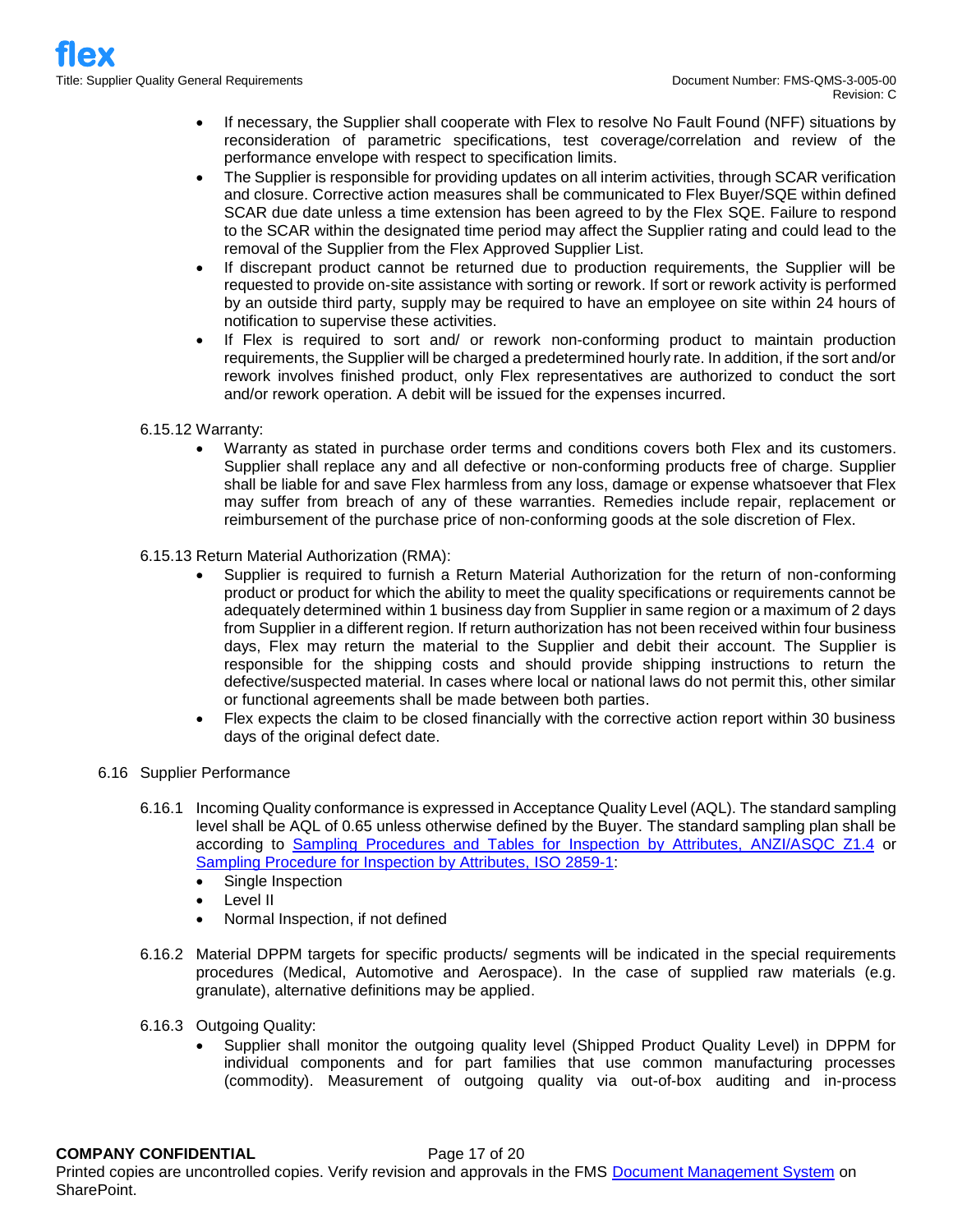measurement are acceptable methods. The number of defectives shall include all units found not conforming to functional, visual and/or dimensional requirements.

- Outgoing quality levels shall meet or exceed the agreed DPPM requirements for product supplied to Flex as specified in the component specification. Inspection data shall be kept including the DPPM level per part number (or per part family or commodity, as applicable). Outgoing quality data shall be made available upon request.
- If outgoing quality level targets are not met (based on agreed DPPM requirements), the supplier shall implement corrective action and inform Flex of the situation and the corrective action being taken by responding to a SCAR opened by Flex.
- 6.16.4 Performance Measurement:
	- Supplier quality performance is measured by the number of rejects impacting DPPM/DPU calculation, repetitive claims, line down situations, and/or returned products. Other considerations are quality system audit status, Supplier Corrective Action Requests (SCARs), annualized field failure rate (defined by location), and lot acceptance rate at receiving inspection.
	- Supplier's business performance may be evaluated through the SRS on a quarterly basis and Flex may issue Suppliers a Supplier Rating Report. The Supplier performance score is calculated based on several metrics which may include, but is not limited to the following items:
		- o On-Time Delivery (OTD) % Supplier Promised Date
		- o On-Time Delivery (OTD) % Flex Requested Date
		- o Supplier Managed Inventory and Continuous Replenishment Program (SMI-CRP) Spend %
		- o Purchase Order (PO) Automation %
		- o Quality Performance
			- Actual DPPM Level
			- **SCARs Initiated**
			- **SCARs Open Time**
		- o Payment Terms
		- o Cost Reduction Program
		- o Communication Performance
			- Environmental Response Time %
			- Quotation Response Time %
	- For Suppliers who receive unsatisfactory performance metrics, Supplier shall submit a written improvement plan within two weeks after receipt of rating report providing a roadmap and commitments on dates when Supplier will reach an acceptable rating.
	- Based on results and trends, selected Suppliers may be required to participate in a Quarterly Business Review (QBR) with Flex during which the Supplier presents its corrective action to Flex Management. Poor quality performance may result in probation or removal from the Flex Approved Supplier List (ASL), resulting in possible loss of business with Flex.
- 6.17 Supplier Development and Improvement
	- 6.17.1 Supplier Development Process:
		- Supplier improvement initiatives shall focus on issues related to process, quality system, cost, capacity and delivery.
		- Flex will monitor the Supplier performance using the Supplier Rating System (SRS).
		- The Supplier shall maintain its own data to calculate DPPM and identify quality performance trends within their own processes and make this data available to Flex upon request.



# **COMPANY CONFIDENTIAL** Page 18 of 20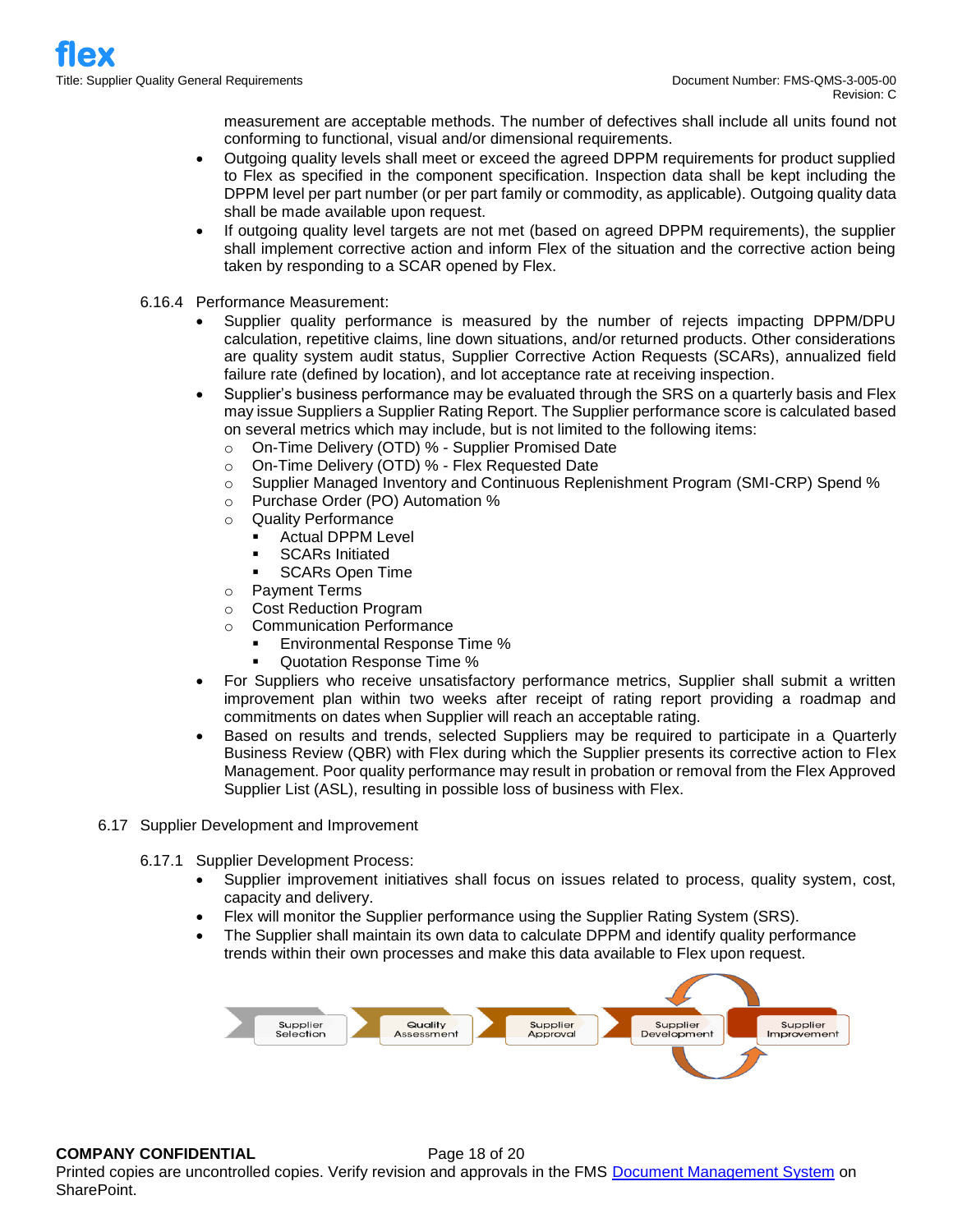## 6.17.2 Continuous Improvement:

- All Suppliers are required to maintain quality systems that ensure parts shipped to Flex meet specification. Suppliers are expected to have an action plan and the necessary controls to maintain and improve their processes and systems.
- In evaluating their continuous improvement efforts, the Supplier should monitor the following:
	- Voice of the customer: These measures reflect quality performance as seen by Flex and its customers via the Supplier Rating System (SRS) and in compliance with this document.
	- $\circ$  Voice of the process: These measurements reflect quality performance as seen by the Supplier at the Supplier's location.
	- $\circ$  Continuous Improvement Program (CIP): The Supplier shall have a continuous improvement program to produce material over the long term that meets specifications and requirements. All Suppliers are expected to measure their quality performance. The process should have the support and involvement of the Supplier's top leadership.
	- Suppliers should identify the processes that need to receive continuous improvement efforts. For those processes identified, individuals and/or quality improvement teams should be assigned to analyze the cause and implement the indicated changes for improvement.
	- o The Supplier should be knowledgeable in advanced quality tools and should utilize lean manufacturing and six sigma methodologies in the manufacturing process.

# **7.0 COMPLIANCE WITH LAWS**

- 7.1 Regulatory: Upon request, Supplier shall obtain all required regulatory approvals, and apply approbation marks accordingly, for products and manufacturing processes. Approvals shall be obtained, and products marked prior to first deliveries.
- 7.2 Safety: Buyer shall identify all relevant safety requirements and provide associated documentation for products designated for use in safety related applications. For other non-safety use related products, Buyer shall inform Supplier of the status of any product attributes Buyer deems important for safety considerations. When product safety considerations or specifications exist, Supplier must demonstrate specific control processes or qualification tests including, but are not limited to, product validation, third-party qualification, and regulatory testing to guarantee 100% product compliance with Buyers' safety considerations or specifications.
	- 7.2.1 Engineering Specifications (ES) Test Performance: The goal of ES testing is to confirm that the design intent of the product has been met. If there is an ES failure, the Supplier should stop production and shipments immediately. The Supplier shall immediately notify Flex SQE about the ES failure and identify any suspect lots shipped to Flex.
	- 7.2.2 Material Safety Data Sheets. Suppliers are required to identify restricted, hazardous and otherwise regulated materials and warrant that the supplied materials comply with all applicable regulations. A Material Safety Data Sheet (MSDS) that complies with applicable law for all restricted, toxic and hazardous materials must be submitted for Flex's review and approval prior to shipment of product.
	- 7.2.3 If Supplier identifies hazardous substance (e.g. Benzene, etc.), Supplier should take immediate action to stop using such substance and notify Flex.
- 7.3 Supplier Certification: Supplier should provide certificate of conformance (CoC) that confirms the quality status of products and/or processes for each batch or any other interval, the requested CoC shall be provided as requested prior to or with each delivery. Unless mutual agreement between both parties.
- 7.4 General Environmental Requirements
	- 7.4.1 Upon Buyer's request, Supplier shall provide Buyer compliancy information in the form of full material content declaration. All declarations shall be submitted in XML format using the IPC 1752 standard or similar as requested by a specific Flex business segment. Supplier warrants that the information it provides Buyer is correct and complete and will provide a Certificate of Compliance with each full

**COMPANY CONFIDENTIAL** Page 19 of 20